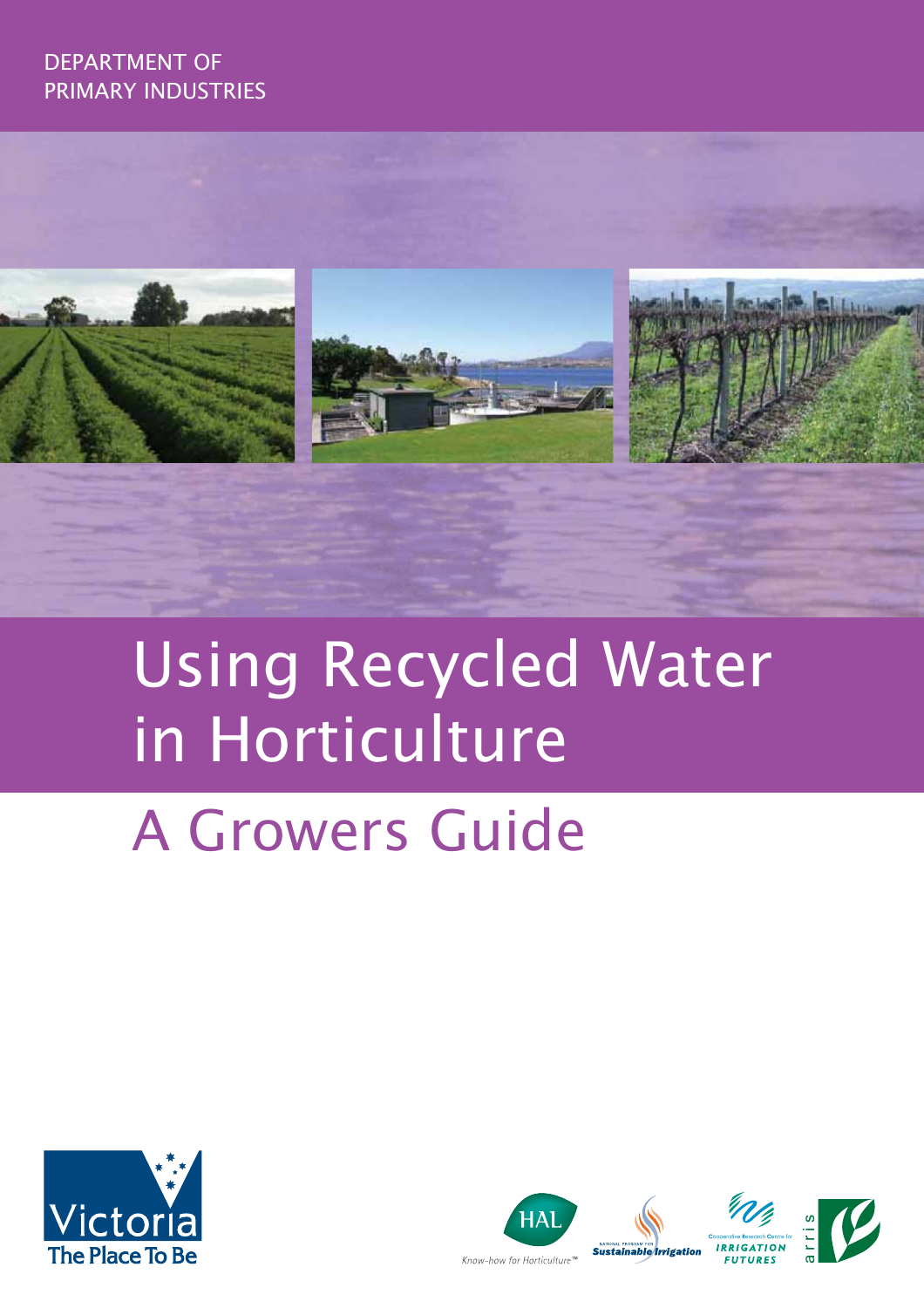Authors Som Jarwal, Anne-Maree Bolandª, Daryl Stevensb and Robert Faggian

Department of Primary Industries Knoxfield Centre Private Bag 15, Ferntree Gully Delivery Centre Vic 3156, Australia

a Current address: RM Consulting Group 880 Toorak Rd, Glen Iris Vic 3146, Australia

bArris Pty Ltd. PO Box 206, Highgate SA 5063, Australia

Published by the Victorian Government Department of Primary Industries 1 Spring Street, Melbourne, Victoria 3000 Australia May, 2006

© The State of Victoria 2006

This publication is copyright. No part may be reproduced by any process except in accordance with the Copyright Act 1968.

Authorised by the Victorian Government, 1 Spring Street, Melbourne, Victoria 3000 Australia

Printed by Doran Printing 46 Industrial Drive, Braeside, Victoria 3195

ISBN 1 74146 720 9

#### Disclaimer

This publication may be of assistance to you but the State of Victoria, Horticulture Australia Limited, Land & Water Australia, Cooperative Research Centre for Irrigation Futures and Arris Pty Ltd and their respective employees, servants or agents do not guarantee that the publication is without flaw of any kind or is wholly appropriate for your particular purposes and therefore disclaim all liabilities for any error, loss or other consequence which may arise from you relying on any information in this publication.

*For more information about DPI visit the website at www.dpi.vic.gov.au or call the Customer Service Centre on 136 186.* 

#### Acknowledgements

This publication has been produced as part of the project "Use of reclaimed effl uent water in Australian horticulture." The project was funded by the National Program for Sustainable Irrigation under Land and Water Australia and supported by a project funded by Horticulture Australia Limited titled "National Coordinator Reclaimed Water Development in Horticulture".

The following persons are gratefully acknowledged for their help in producing this publication: Michelle Parsons, Daniella Csaky, Kathryn Parker, Andrew Henderson, Alan Shanks and Andrew Hamilton from DPI and Pichu Rengasamy from University of Adelaide. The project steering committee (comprising industry representatives, growers, scientists and private companies with an interest in recycled water) also provided valuable critical comments.

#### **Photographs**

Robert Faggian, Som Jarwal, Arris Pty Ltd, Andrew Henderson, Kathryn Parker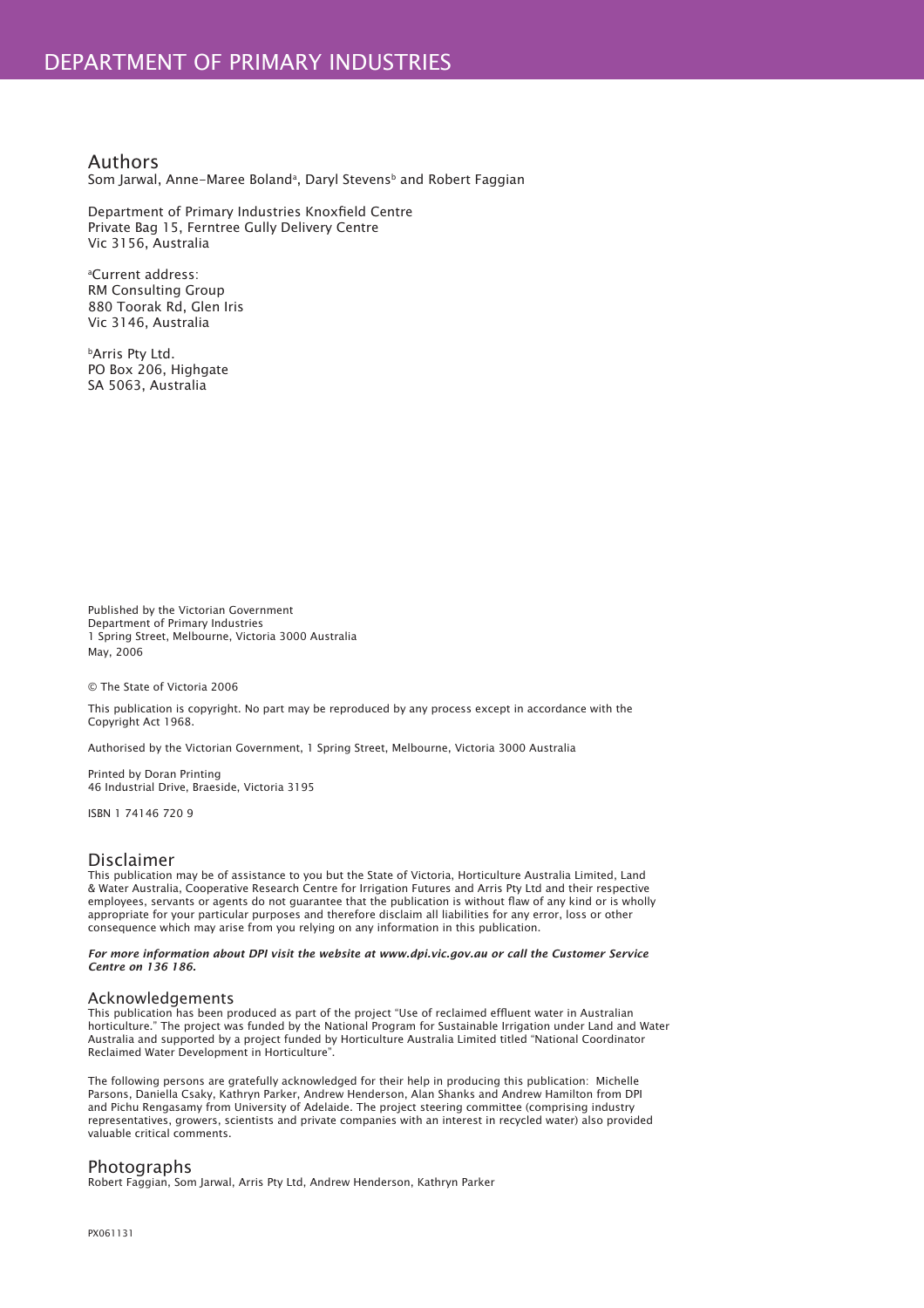# **CONTENTS**

| 1. INTRODUCTION<br><b>Recycled Water</b>                                                                                                                                                                            | 1                                          |
|---------------------------------------------------------------------------------------------------------------------------------------------------------------------------------------------------------------------|--------------------------------------------|
| About this Guide                                                                                                                                                                                                    | $\mathbf{1}$                               |
| 2. QUALITY ASSURANCE SCHEMES AND GUIDELINES                                                                                                                                                                         | $\overline{2}$                             |
| 3. PLANNING TO USE RECYCLED WATER<br><b>Market Requirements</b><br><b>Regulatory Requirements</b><br><b>Management Requirements</b>                                                                                 | $\overline{4}$<br>$\overline{4}$<br>5<br>6 |
| 4. QUALITY OF RECYCLED WATER                                                                                                                                                                                        | 8                                          |
| 5. SOIL SALINITY AND SODICITY<br>Soil Salinity<br>Sodicity                                                                                                                                                          | 10<br>10<br>16                             |
| <b>6. IRRIGATION MANAGEMENT</b>                                                                                                                                                                                     | 18                                         |
| 7. FERTILISATION AND NUTRIENT MANAGEMENT                                                                                                                                                                            | 20                                         |
| 8. FURTHER INFORMATION<br>National Recycled Water Guidelines<br>State Recycled/Reclaimed Water Use Guidelines<br>Websites for more Information on Recycled Water<br><b>Quality Assurance Schemes and Guidelines</b> | 21<br>21<br>21<br>22                       |

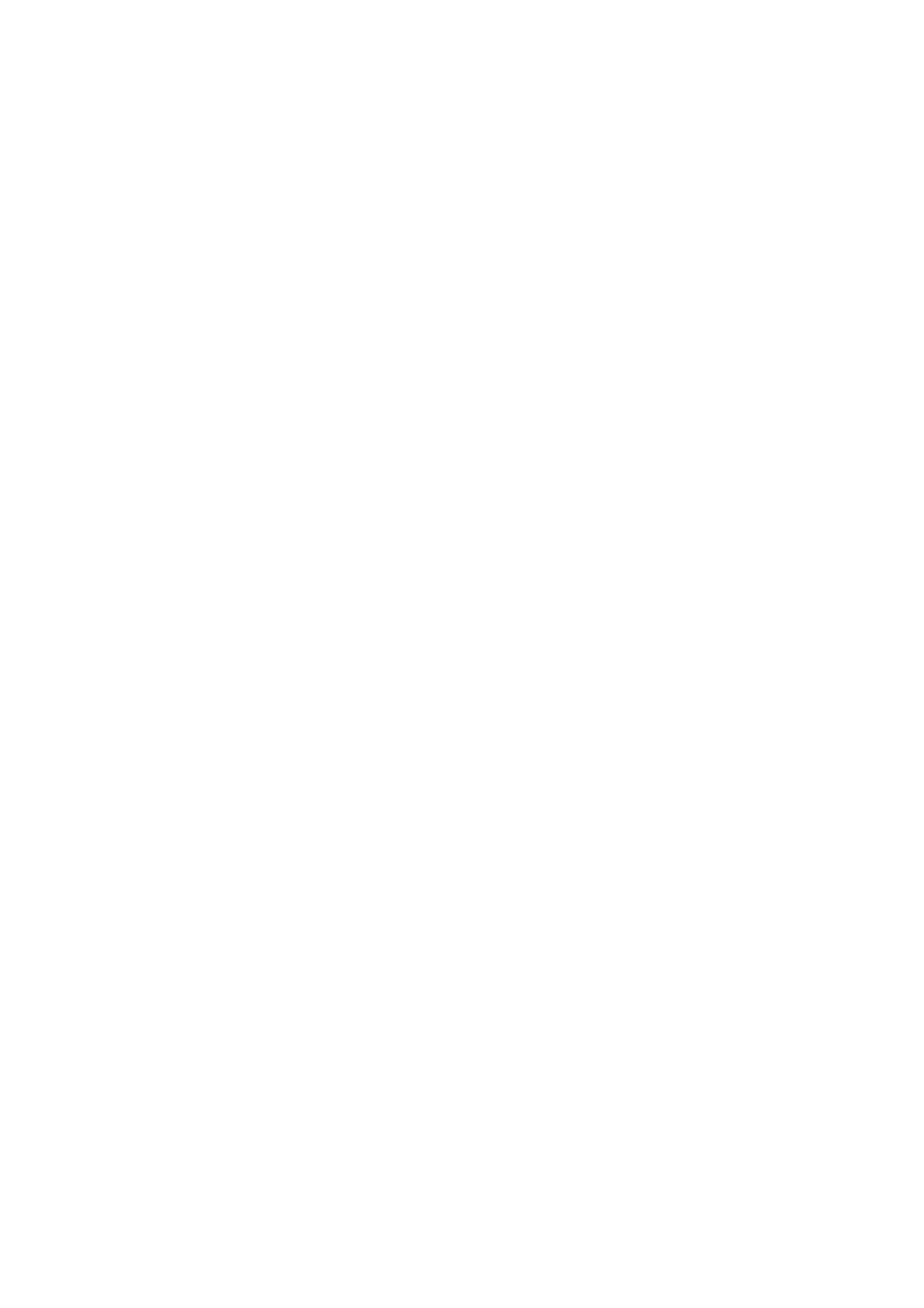# 1. INTRODUCTION

## RECYCLED WATER

Recycled water is water that has been used, captured, and used again. In many cases there is considerable treatment before it is used again. Treatment requirements and the quality of the recycled water are set by its intended use (i.e. it is fit for the intended purpose).

The source of this water may be human or animal waste, stormwater or industrial. Water quality testing will determine if treatment is required to make the recycled water suitable for a range of purposes such as irrigation (pasture, field crops and horticulture), industrial processing, residential housing (toilet flushing and gardens), and to keep our public and recreational spaces green. Recycled water is a valuable resource. It helps improve the reliability of our water supplies, frees up water for the environment and for drinking, and reduces the amount of waste water discharged into our waterways. Recycled water brings ongoing benefits to agricultural enterprises through greater certainty of water supply and an assured water quality, recycling of valuable nutrients and security of investment in irrigation activities.



## ABOUT THIS GUIDE

This guide is designed to assist growers in managing irrigation with recycled water. Like any water source, you will need to ensure that the water quality and its management meet the requirements of your specific quality assurance (QA) scheme. You may also need to meet additional government regulatory requirements for the use of recycled water for horticultural crops. From a crop management perspective, you may need to make some minor changes, since the quality of recycled water is often different from other water sources (e.g. recycled water can be higher in salts and nutrients).

This guide outlines some best management practices (BMPs) that relate to the use of recycled water in horticultural production and pre-market handling of produce. The BMPs are presented in the form of a question-and-answer checklist to help you consider the important issues associated with using recycled water in horticulture. Where appropriate the information is supplemented with further explanations (light green coloured boxes) and references to information sources are given (generally in the form of website addresses).

The guide considers the requirements of popular QA schemes, codes of practice and guidelines from regulatory bodies (e.g. environment and human service authorities), along with published scientific evidence. It also outlines popular quality assurance schemes for horticulture and covers some of the key management requirements when using recycled water. Other major topics covered in this guide include: planning to use recycled water, quality of recycled water; soil salinity and sodicity; irrigation management; and fertilisation and nutrient management. Finally, some of the sources for further information are given. This guide is targeted at the horticultural industry, including service providers and growers.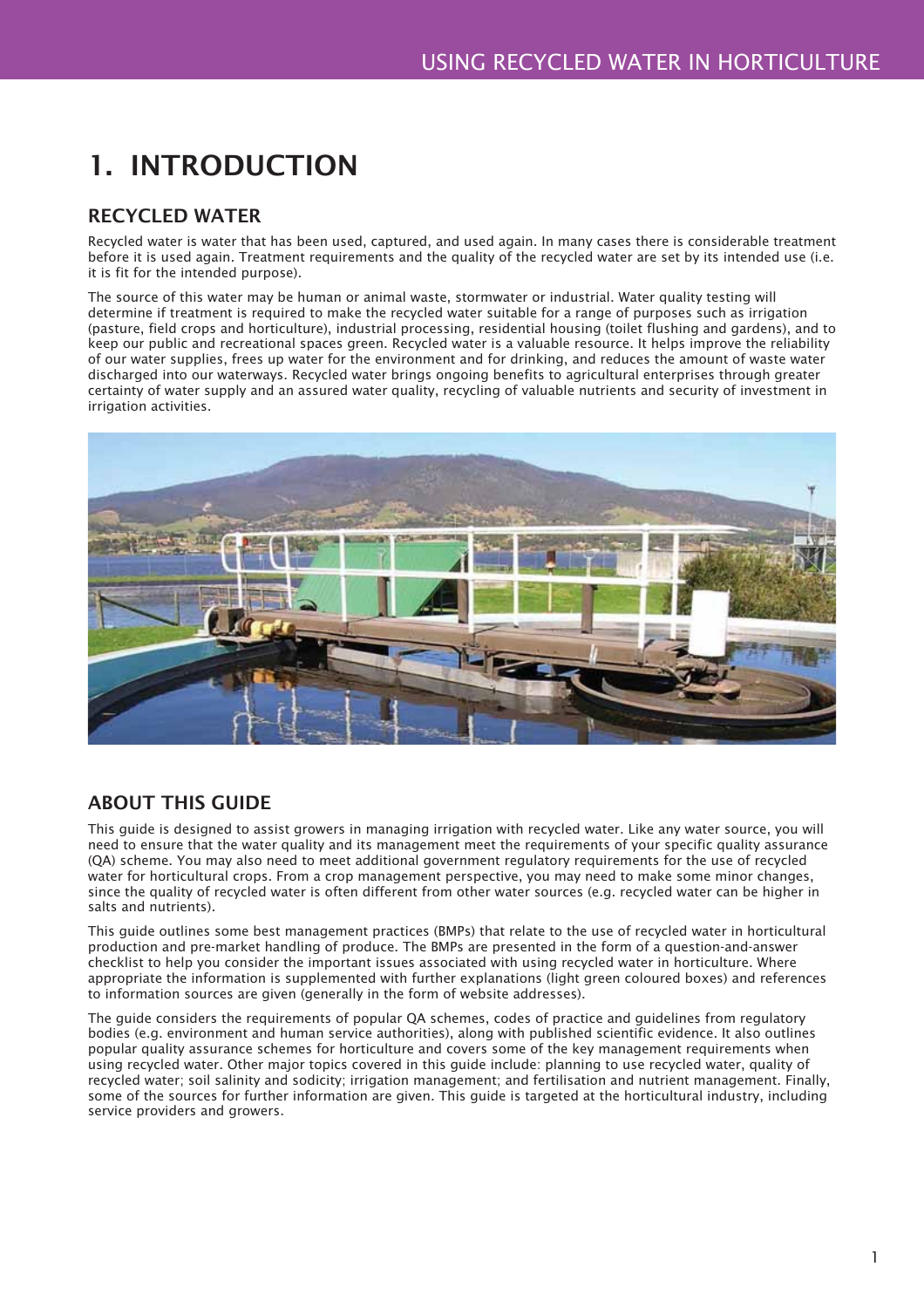# 2. QUALITY ASSURANCE SCHEMES AND GUIDELINES

Traditionally, many QA schemes have been based on the application of a process rather than dealing with specific issues such as quality of recycled water. Most schemes do, however, focus on the customers' requirements and compliance with legislation, for example regulatory requirements related to a particular product. In other schemes, water quality is commonly addressed through risk analysis, for example Hazard Analysis and Critical Control Points (HACCP)-based systems.

| <b>Question/Issue</b>                                                                                           | <b>Guidance/Comment</b>                                                                                                                                                                                                                                                                                                                                                                                                                  | <b>Your Checklist</b>    |
|-----------------------------------------------------------------------------------------------------------------|------------------------------------------------------------------------------------------------------------------------------------------------------------------------------------------------------------------------------------------------------------------------------------------------------------------------------------------------------------------------------------------------------------------------------------------|--------------------------|
| Are you aware of the QA                                                                                         | A number of QA schemes cover many aspects of                                                                                                                                                                                                                                                                                                                                                                                             | $\Box$ Not Applicable    |
| schemes, guidelines and<br>codes of practice that are                                                           | horticultural production and preparation of produce for<br>marketing. Some are industry driven while others are<br>buyer-driven.                                                                                                                                                                                                                                                                                                         | $\Box$ Strategy in place |
| relevant to your horticultural                                                                                  |                                                                                                                                                                                                                                                                                                                                                                                                                                          | $\Box$ Need to follow up |
| enterprise?                                                                                                     | There are also a number of guidelines and codes of<br>practice covering environmental and human health issues.<br>For example, HACCP is an internationally recognised<br>and recommended approach to food safety that can help<br>anticipate and prevent hazards associated with the use<br>of recycled water. The HACCP plan is based on seven<br>principles identified in the Codex Guidelines for the<br>Application of HACCP System. |                          |
| Are you aware of the<br>requirements of your QA<br>schemes and guidelines<br>specific to recycled water<br>use? | Few QA schemes specifically refer to the use of recycled                                                                                                                                                                                                                                                                                                                                                                                 | $\Box$ Not applicable    |
|                                                                                                                 | water in horticulture, while others refer only to the quality<br>of water. Some popular QA schemes and guidelines                                                                                                                                                                                                                                                                                                                        | $\Box$ Strategy in place |
|                                                                                                                 | covering recycled water use in horticulture are given on<br>page 3.                                                                                                                                                                                                                                                                                                                                                                      | $\Box$ Need to follow up |

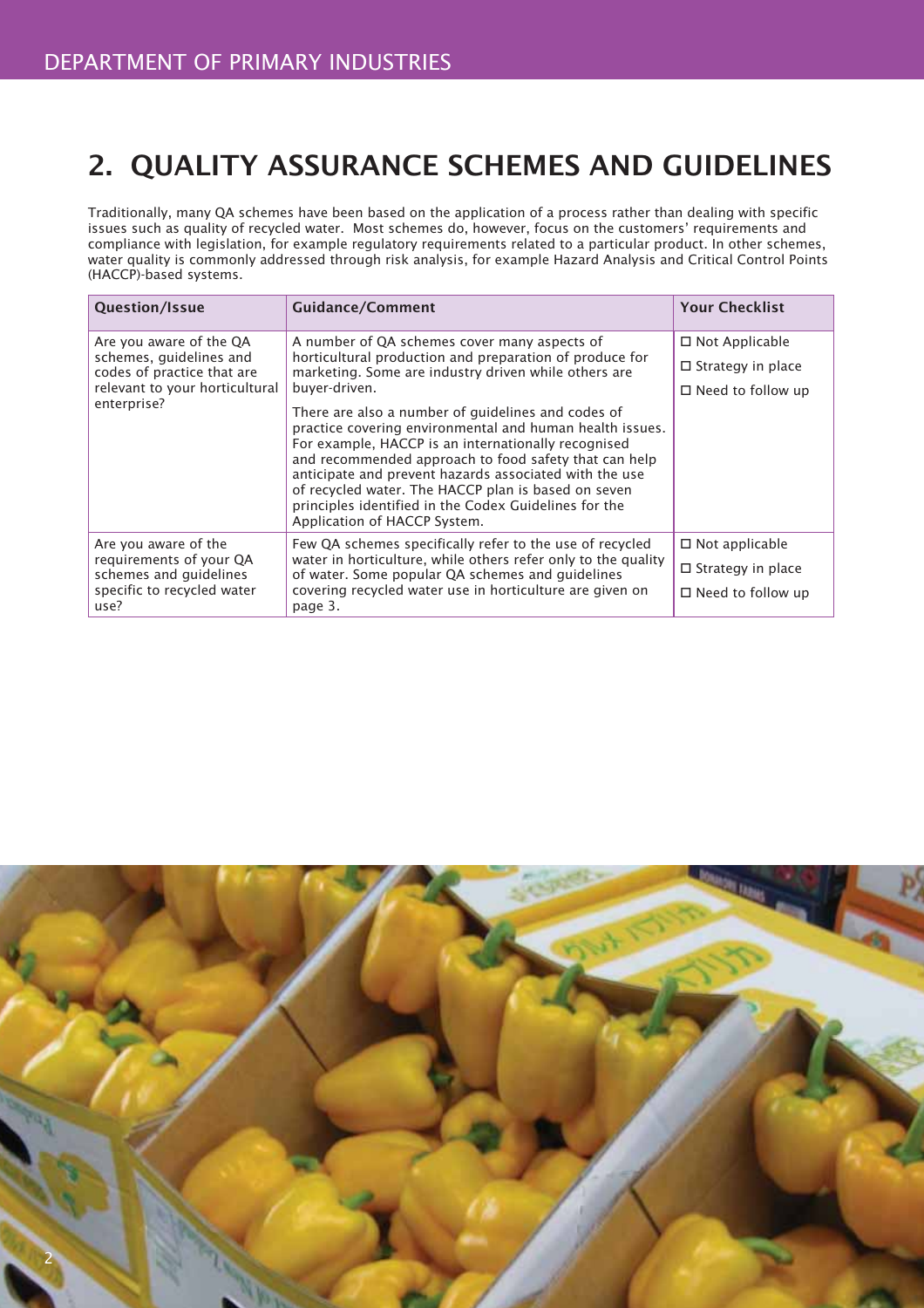## QUALITY ASSURANCE SCHEMES *(process and performance based)*

#### National

- Freshcare Code of Practice 2nd Edition October 2004. Freshcare Limited, Sydney Markets.
- Woolworths Quality Assurance Standard Version 1 1st December 2003. Woolworths Limited.
- Australian Certified Organic Organic Standard Version 6. 2003. Australian Certified Organic Pty Limited.
- NASAA Organic Standard, December 2004. The National Association for Sustainable Agriculture Australia Ltd.
- National Standard for Organic and Bio-dynamic Produce 3rd Edition December 2002. Australian Quarantine and Inspection service.

#### International

- AS/NZS ISO 9001:2000 Quality Management Systems Requirements. International Organisation of Standardisation, Geneva, Switzerland.
- Hazard Analysis and Critical Control Points System and Guidelines for its Application Annex to CAC/RCP 1-1969, Rev 3 1997. Codex Alimentarius Commission.
- AS/NZS ISO 14001:1996, Environmental Management Systems General guidelines on principles, systems and supporting techniques. International Organisation of Standardisation, Geneva, Switzerland.
- British Retail Consortium Global Standard Food Issue 3 March 2003. British Retail Consortium, UK.
- EurepGAP General Regulations Version 2.1 January 2004. EUREPGAP Secretariat, Cologne, Germany.
- SQF 2000 Code 5th Edition Issued November 2005. Food Marketing Institute, Washington DC.
- SQF 1000 Code 4th Edition Issued November 2005. Food Marketing Institute, Washington DC.
- ISO 22000:2005 Food Safety Management System Requirements for any organisation in the food chain. International Organisation of Standardisation, Geneva, Switzerland.

## GUIDELINES *(principle based)*

#### National

- Guidelines for On-Farm Food Safety for Fresh Produce 2004, Second edition. Department of Agriculture, Fisheries and Forestry, Australian Government.
- Guidelines for the Management of Microbial Food Safety in Fruit Packing Houses Bulletin 4567 November 2002. Department of Agriculture, Western Australia.
- Safe Vegetable Production A Microbiological food Safety Guide for the Australian Vegetable Industry 2002.
- Guidelines for Environmental Assurance in Australian Horticulture 2005. Horticulture Australia Limited.
- National Integrated Fruit Production Guidelines for Pome Fruit Final Report 2000.
- EnviroVeg Program March 2001. AUSVEG: Australian Vegetable and Potato Growers Federation.
- NIASA Best Practice Guidelines 2nd Edition 1997. Nursery Industry Accreditation Scheme Australia.

Note: For website addresses of some of the QA schemes and guidelines, please refer to Section 8, page 22.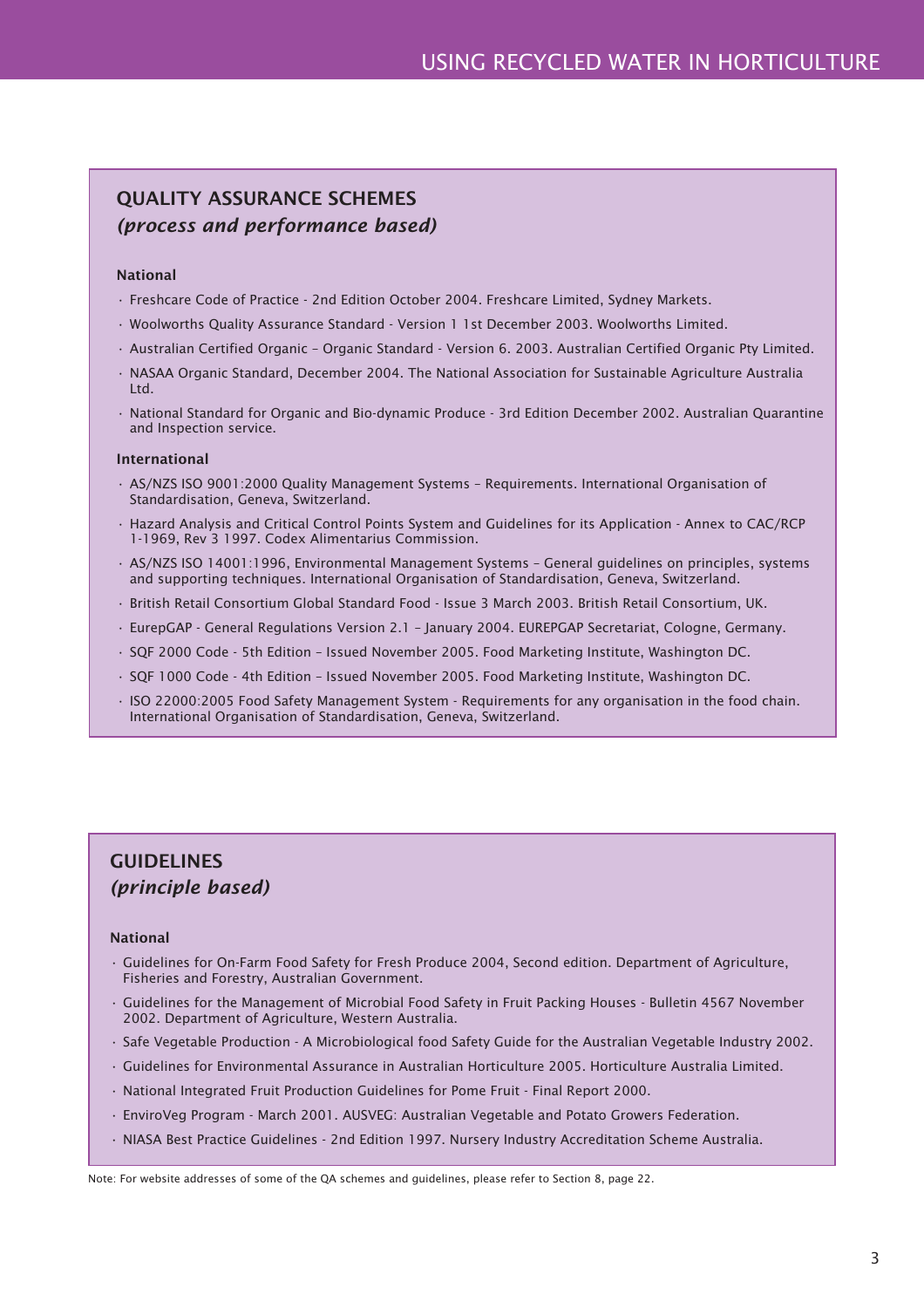# 3. PLANNING TO USE RECYCLED WATER

This section covers general issues associated with the use of recycled water. These include the suitability of the recycled water, infrastructure requirements, market acceptance of produce, health and safety issues and general compliance.

### MARKET REQUIREMENTS

| Question/Issue                                                       | <b>Guidance/Comment</b>                                                                                                                                                                                                                                                                                                                                                                              | <b>Your Checklist</b>                             |
|----------------------------------------------------------------------|------------------------------------------------------------------------------------------------------------------------------------------------------------------------------------------------------------------------------------------------------------------------------------------------------------------------------------------------------------------------------------------------------|---------------------------------------------------|
| Will organic markets accept<br>produce grown with recycled<br>water? | In Australia, recycled water can be used for growing<br>organic produce if it is treated appropriately and has<br>re-entered a natural public waterway system (Section<br>3.5.4 of the Australian National Standard for Organic<br>and Bio-Dynamic Produce). There may, however, be other<br>requirements specific to your situation.                                                                | $\Box$ Not applicable<br>$\Box$ Strategy in place |
|                                                                      |                                                                                                                                                                                                                                                                                                                                                                                                      | $\Box$ Need to follow up                          |
|                                                                      | The Australian Organic and Bio-dynamic program is<br>managed by the Australian Quarantine and Inspection<br>Service (AQIS). It is responsible for the management of<br>organic and bio-dynamic produce via a co-regulatory<br>arrangement with AQIS approved certifying organisations.<br>More information and a list of approved certifying<br>organisations can be found in the following website: |                                                   |
|                                                                      | www.affa.gov.au/content/output.<br>cfm?ObjectID=43E732B6-D4AF-43EE-8F71C0E5E1F50550                                                                                                                                                                                                                                                                                                                  |                                                   |
| Will my buyers accept the                                            | The majority of QA schemes accept the use of recycled                                                                                                                                                                                                                                                                                                                                                | $\Box$ Not applicable                             |
| produce grown with recycled<br>water?                                | water in horticultural production provided the water<br>meets certain minimum quality criteria and auditing/                                                                                                                                                                                                                                                                                         | $\Box$ Strategy in place                          |
|                                                                      | certification requirements. Auditors can request evidence<br>of the quality of water used in crop production and post<br>harvest handling.                                                                                                                                                                                                                                                           | $\Box$ Need to follow up                          |

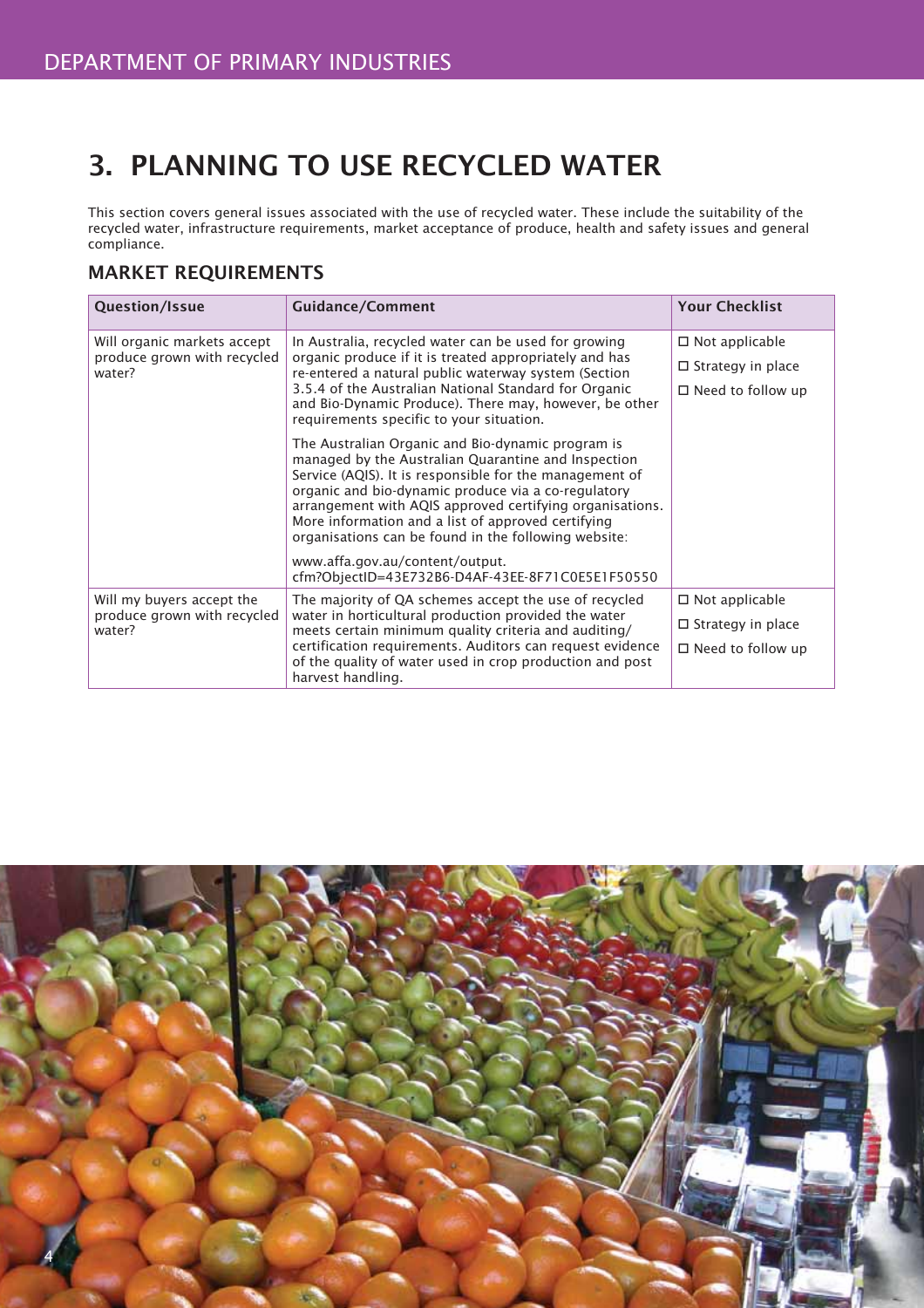| Question/Issue                                                                                                                       | <b>Guidance/Comment</b>                                                                                                                                                                                                                                                                                                                                                                                                                                                                                                                                                                                                                                                                                                              | <b>Your Checklist</b>                                                               |
|--------------------------------------------------------------------------------------------------------------------------------------|--------------------------------------------------------------------------------------------------------------------------------------------------------------------------------------------------------------------------------------------------------------------------------------------------------------------------------------------------------------------------------------------------------------------------------------------------------------------------------------------------------------------------------------------------------------------------------------------------------------------------------------------------------------------------------------------------------------------------------------|-------------------------------------------------------------------------------------|
| Have relevant state<br>authorities approved the<br>recycled water (e.g. EPA,<br>DHS) for the intended use? Is<br>it fit for purpose? | Generally, new recycled water schemes in Australia<br>obtain a 'fit for purpose' approval from state regulatory<br>authorities like the Environment Protection Authority<br>(EPA) and/or Department of Human Services (DHS).<br>However, this varies from state to state.                                                                                                                                                                                                                                                                                                                                                                                                                                                            | $\square$ Not applicable<br>$\square$ Strategy in place<br>$\Box$ Need to follow up |
|                                                                                                                                      | Depending on the level of treatment, recycled water is<br>generally categorised into four classes in Australia: A,<br>B, C and D, with Class D the lowest quality. The quality<br>criteria for different classes of water and the permitted<br>uses also vary from state to state, for example in<br>Queensland A+ is of highest quality which is equivalent<br>to Victoria's Class A. From a human health perspective,<br>Victorian Class A, or equivalent, recycled water generally<br>has no restrictions on the method of irrigation or crops<br>grown. The new draft National Guidelines for Water<br>Recycling used 'fit for purpose' in place of the Class A to<br>D System.                                                  |                                                                                     |
|                                                                                                                                      | Website addresses for different state guidelines are<br>provided in Section 8, page 21.                                                                                                                                                                                                                                                                                                                                                                                                                                                                                                                                                                                                                                              |                                                                                     |
| Can recycled water be used<br>for post-harvest produce<br>washing and processing?                                                    | Recycled water is not to be used in any food processing<br>(peeling, slicing) or cooking. Guidelines vary from state<br>to state in relation to final washing of the produce with<br>recycled water.                                                                                                                                                                                                                                                                                                                                                                                                                                                                                                                                 | $\Box$ Not applicable<br>$\square$ Strategy in place<br>$\Box$ Need to follow up    |
|                                                                                                                                      | The interpretation of what is 'on-farm' washing and what<br>is 'food processing' is critical. For example, in Victoria,<br>the Victorian Food Act states that only potable water<br>(water you can drink) can be used for food processing.<br>Victorian DHS advice to farmers is that recycled water<br>(Class A) can be used for on-farm washing of produce<br>before packing and marketing. However, if the food<br>is chopped or packaged (e.g. salad mixes) for direct<br>consumption then this is deemed food processing and<br>falls under the Victorian Food Act, which states that<br>potable water must be used during this process. Class A<br>recycled water is not considered drinkable and therefore<br>cannot be used. |                                                                                     |
| Do you have an agreement<br>in place for the use of<br>recycled water with the                                                       | Generally, water suppliers will require that you enter into<br>an agreement. Make sure you understand the terms and<br>conditions and your rights and responsibilities.                                                                                                                                                                                                                                                                                                                                                                                                                                                                                                                                                              | $\square$ Not applicable<br>□ Strategy in place                                     |
| provider and do you<br>understand the conditions<br>of supply?                                                                       | Recycled water scheme managers and suppliers of<br>water are an important source of information and have<br>responsibility to ensure their users are sufficiently<br>equipped with knowledge.                                                                                                                                                                                                                                                                                                                                                                                                                                                                                                                                        | $\Box$ Need to follow up                                                            |
| Have you attended the<br>relevant workshops or<br>training sessions on the use<br>of recycled water?                                 | For some new recycled water schemes it is a condition<br>of water supply that you attend information or training<br>sessions on the use of recycled water. Even if training is<br>not a formal requirement, attendance is still helpful to<br>understand the nature and use of recycled water.                                                                                                                                                                                                                                                                                                                                                                                                                                       | $\Box$ Not applicable<br>$\square$ Strategy in place<br>$\Box$ Need to follow up    |
| Are you aware of any<br>compliance and monitoring<br>requirements?                                                                   | Generally, the agreement covering recycled water supply<br>will indicate if there are any compliance and monitoring<br>requirements for using recycled water. As the supply<br>of recycled water is linked to environment and human<br>service authorities, it is important that you understand<br>the compliance and monitoring requirements.                                                                                                                                                                                                                                                                                                                                                                                       | $\square$ Not applicable<br>$\square$ Strategy in place<br>$\Box$ Need to follow up |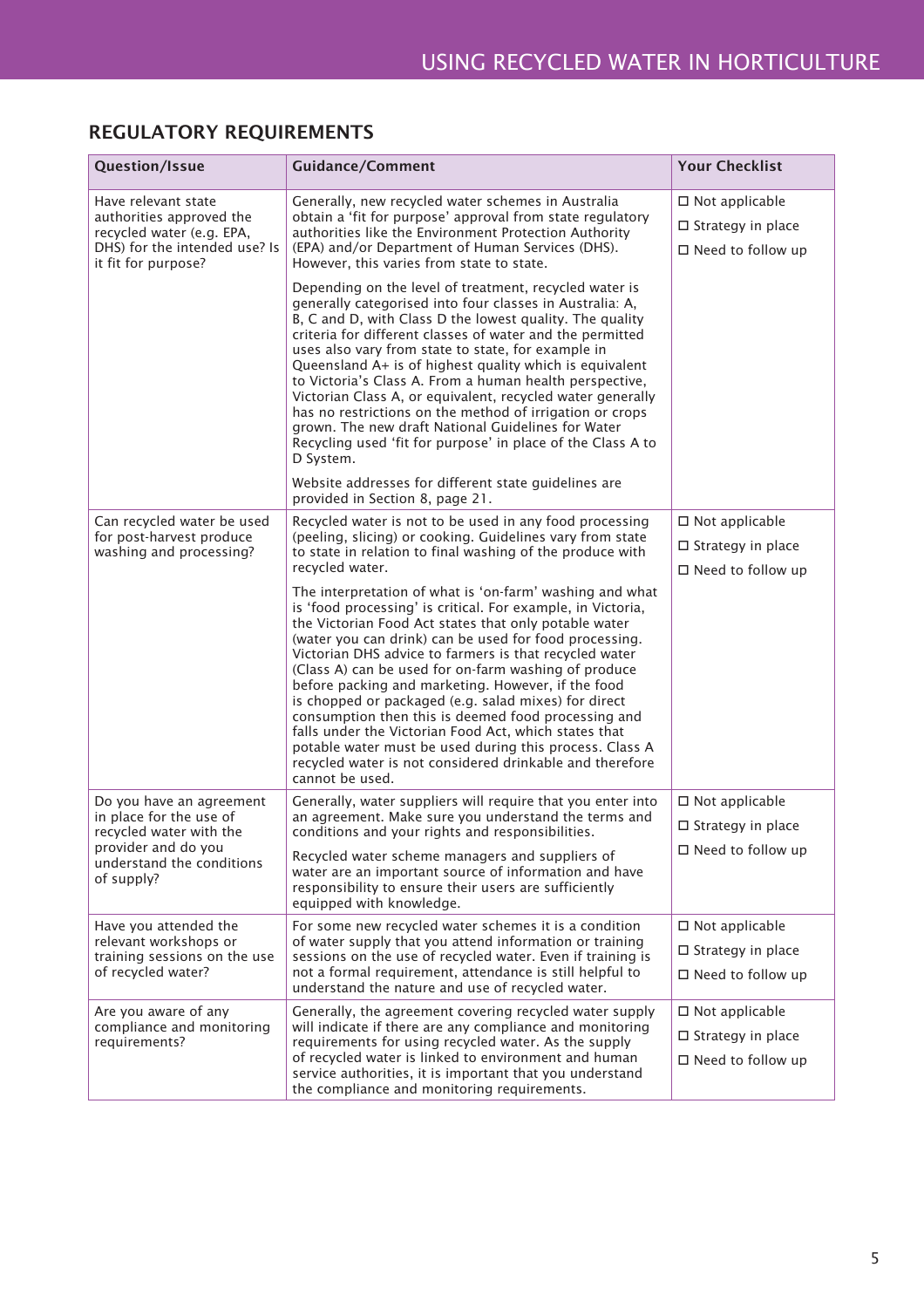#### *Planning to use recycled water continued*

## MANAGEMENT REQUIREMENTS

| Question/Issue                                                                                                                   | <b>Guidance/Comment</b>                                                                                                                                                                                                                                                                                                                                                                                                                                                                                                                                       | <b>Your Checklist</b>                                                            |
|----------------------------------------------------------------------------------------------------------------------------------|---------------------------------------------------------------------------------------------------------------------------------------------------------------------------------------------------------------------------------------------------------------------------------------------------------------------------------------------------------------------------------------------------------------------------------------------------------------------------------------------------------------------------------------------------------------|----------------------------------------------------------------------------------|
| Do you have a map or<br>schematic layout of your<br>property with prominent<br>features marked?                                  | It is a good practice to have property maps showing<br>irrigated areas, property boundaries, buildings and water<br>storage facilities, water supply pipes, drainage points,<br>soil types etc. Besides improving general access to the<br>property this will facilitate the assessment and decision<br>making if reportable incidents like off-site movement<br>of recycled water occurs. Your recycled water supplier<br>should tell you if there are any specific requirements<br>relating to the identification of prominent features on a<br>map/sketch. | $\Box$ Not applicable<br>$\Box$ Strategy in place<br>$\Box$ Need to follow up    |
| Do you have appropriate<br>signage where recycled<br>water is being, or will be,<br>used?                                        | Many schemes require strategic and prominent signage<br>where recycled water is used in accordance with<br>Australian Standard 1319 - 1994, Safety Signs for the<br>Occupational Environment. The current requirement is<br>that the pipes carrying recycled water should be painted<br>lilac and that appropriate signage, e.g. 'Recycled Water<br>- Do Not Drink', is used to advise everyone concerned.                                                                                                                                                    | $\square$ Not applicable<br>$\Box$ Strategy in place<br>$\Box$ Need to follow up |
| Have you advised your<br>family members and<br>employees about the use<br>of recycled water on the<br>property?                  | Recycled water users must ensure they are complying<br>with Occupational Health and Safety requirements.<br>Growers need to make sure all family members,<br>employees and other people entering the property are<br>made aware of the use of recycled water on-site. They<br>must also ensure that employees, family members and<br>others concerned are aware that this water is not suitable<br>for drinking.                                                                                                                                              | $\Box$ Not applicable<br>$\Box$ Strategy in place<br>$\Box$ Need to follow up    |
| Are you aware of your first<br>point of contact in case of<br>any concerns or incidents<br>in relation to recycled water<br>use? | In most cases, your water supplier will be the first point<br>of contact if there are any concerns or incidents. For<br>example, contamination of the potable water supply by<br>recycled water; significant leaks or overflows from the<br>recycled water storage dams; discharges of recycled<br>water to rivers or creeks; and soil salinity, sodicity or<br>acidity problems caused by the use of recycled water.                                                                                                                                         | $\Box$ Not applicable<br>$\Box$ Strategy in place<br>$\Box$ Need to follow up    |

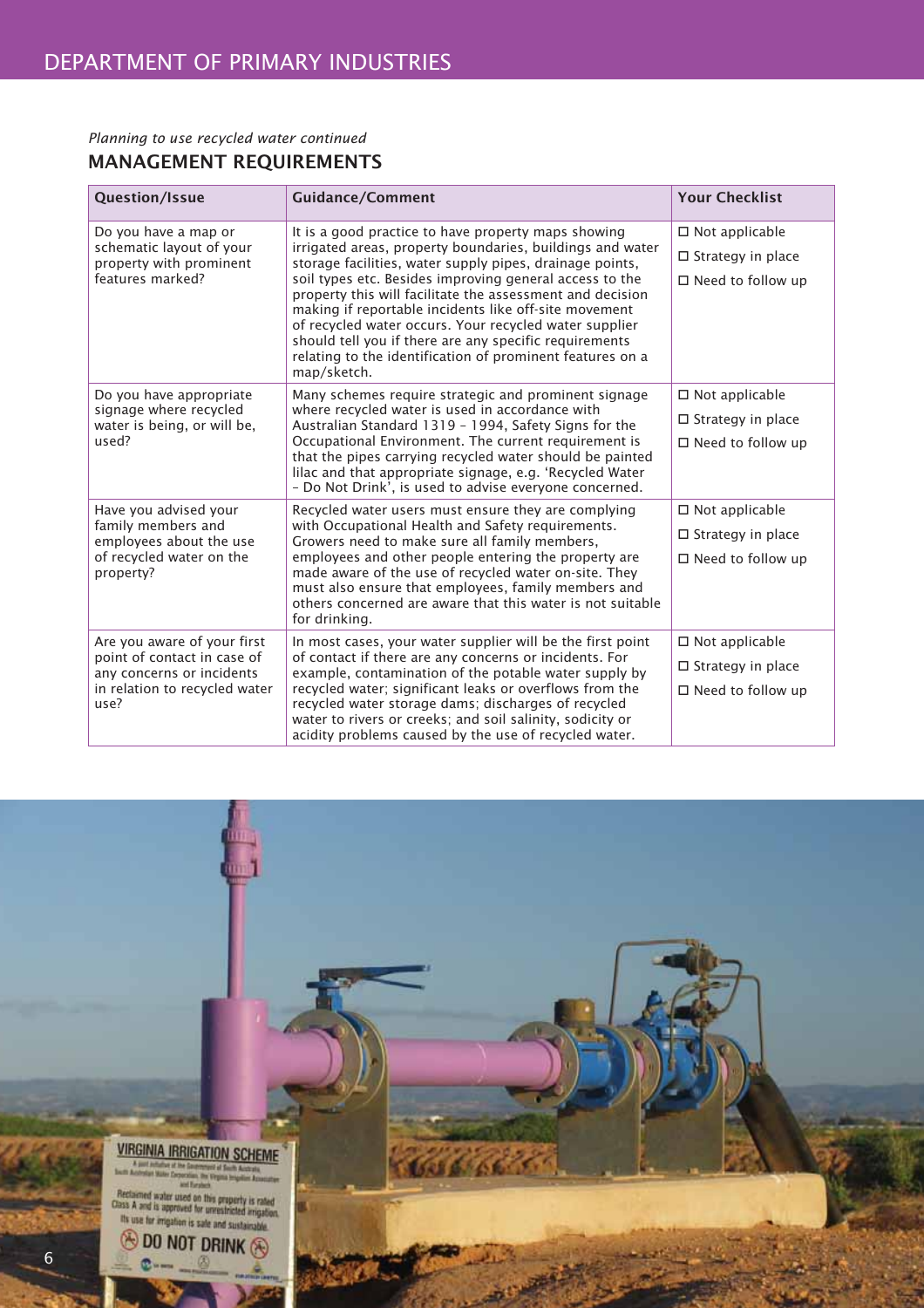| Question/Issue                                                                                        | <b>Guidance/Comment</b>                                                                                                                                                                                                                                                                                                                                                                                                                                                                                                                                                                                                                                                                                                                                                                                                                                                                                      | <b>Your Checklist</b>                                                            |
|-------------------------------------------------------------------------------------------------------|--------------------------------------------------------------------------------------------------------------------------------------------------------------------------------------------------------------------------------------------------------------------------------------------------------------------------------------------------------------------------------------------------------------------------------------------------------------------------------------------------------------------------------------------------------------------------------------------------------------------------------------------------------------------------------------------------------------------------------------------------------------------------------------------------------------------------------------------------------------------------------------------------------------|----------------------------------------------------------------------------------|
| Do any of your management<br>practices need to be<br>changed because you are<br>using recycled water? | The use of recycled water may require you to make<br>changes to current management practices. If they are<br>required, the scheme operator should make you aware of<br>them. Some of the changes required may include better<br>record keeping and monitoring of soil condition under                                                                                                                                                                                                                                                                                                                                                                                                                                                                                                                                                                                                                        | $\square$ Not applicable<br>$\Box$ Strategy in place<br>$\Box$ Need to follow up |
| Do you have an on-farm<br>storage facility for recycled<br>water?                                     | recycled water use.<br>If you need to store recycled water make sure you have<br>appropriate controls in place to prevent seepage, leaks or<br>overflows. There could also be requirements for fencing<br>the storage and warning signs to control access.                                                                                                                                                                                                                                                                                                                                                                                                                                                                                                                                                                                                                                                   | $\square$ Not applicable<br>$\Box$ Strategy in place<br>$\Box$ Need to follow up |
| Do you have an algal<br>management plan in place?                                                     | Algae are free floating plant-like organisms that may<br>grow rapidly under ideal conditions of warmth, sunlight,<br>high nutrients and still waters to form blooms or surface<br>scums. Blue-green algae are of primary concern because<br>some species can produce toxins. An algal outbreak can<br>occur in any water body, not just with recycled water,<br>and should be dealt with caution. Algal outbreaks may<br>be prevented or reduced by controlling the environment<br>and avoiding conditions that promote algal growth.<br>Prevention of algal blooms is preferred to chemical<br>control. If you must use chemical control, seek expert<br>advice as the chemical recommendations may vary<br>according to situations. Chemical label recommendations<br>and directions must be strictly followed.<br>Website for more information:<br>http://www.dpi.vic.gov.au/dpi/nreninf.nsf/FID/-5B5AD19 | $\Box$ Not applicable<br>$\Box$ Strategy in place<br>$\Box$ Need to follow up    |
| Are you aware of where you<br>can find further information?                                           | 175F347E9CA256BCF000AD50B?OpenDocument<br>Every recycled water scheme will have communication<br>strategies and information sources available to its users.<br>Your water supplier and government agencies should be<br>able to provide all the information you need or advise you<br>where to find it.<br>Refer to Section 8 - Further Information for some<br>information sources, page 21.                                                                                                                                                                                                                                                                                                                                                                                                                                                                                                                | $\square$ Not applicable<br>$\Box$ Strategy in place<br>$\Box$ Need to follow up |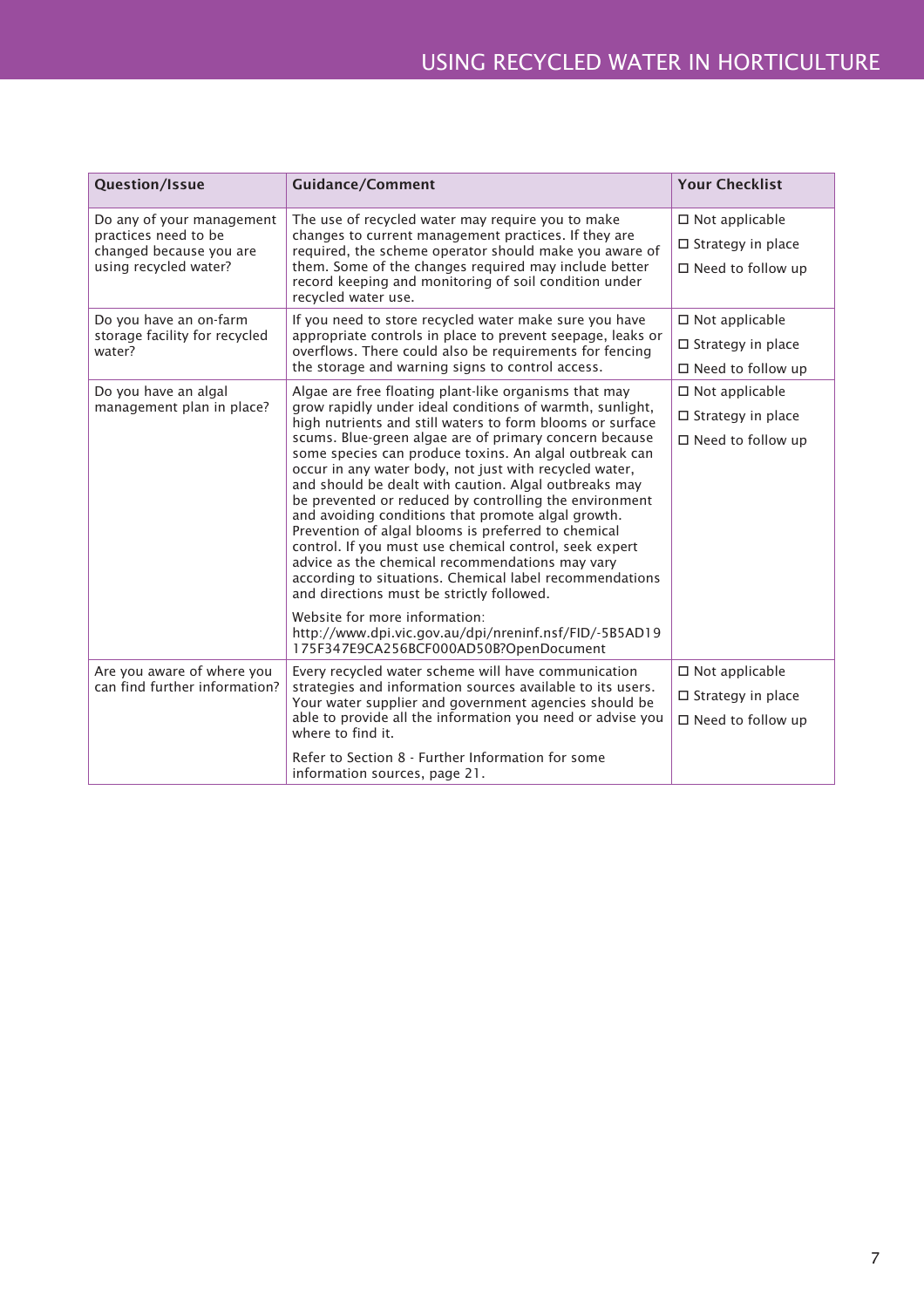# 4. QUALITY OF RECYCLED WATER

The recycled water supplied at the farm gate should have met pre-determined standards that ensure it is fit for the intended purpose. It is important for the user to understand the different quality issues associated with recycled water that will help the user make informed management decisions on-farm.

| <b>Question/Issue</b>                                                            | <b>Guidance/Comment</b>                                                                                                                                                                                                                                                                                                                                                                                                                                                                                                                                                   | <b>Your Checklist</b>       |
|----------------------------------------------------------------------------------|---------------------------------------------------------------------------------------------------------------------------------------------------------------------------------------------------------------------------------------------------------------------------------------------------------------------------------------------------------------------------------------------------------------------------------------------------------------------------------------------------------------------------------------------------------------------------|-----------------------------|
| By nature, the primary sources of recycled water (human<br>Do you understand the | $\Box$ Not applicable                                                                                                                                                                                                                                                                                                                                                                                                                                                                                                                                                     |                             |
| issues associated with the<br>quality of recycled water?                         | or animal waste, stormwater, rainwater or industrial) have<br>different contaminants, pathogens and varying loads of<br>salts and nutrients. While salts are generally harmful to<br>plants, nutrients can be beneficial. The level of treatment<br>will determine what, and how much, remains in the<br>recycled water at the point of supply.                                                                                                                                                                                                                           | $\Box$ Strategy in place    |
|                                                                                  |                                                                                                                                                                                                                                                                                                                                                                                                                                                                                                                                                                           | $\Box$ Need to follow up    |
| What salts and nutrients are                                                     | Generally the most common salt in recycled waters is                                                                                                                                                                                                                                                                                                                                                                                                                                                                                                                      | $\Box$ Not applicable       |
| generally present in recycled<br>water?                                          | sodium chloride or table salt. Magnesium, calcium and<br>potassium salts are also present in significant quantities                                                                                                                                                                                                                                                                                                                                                                                                                                                       | $\Box$ Strategy in place    |
|                                                                                  | and there may be small amounts of other salts. The<br>proportion of various salts will largely depend on the<br>source of recycled water and the nature of treatment.<br>In addition, nitrogen and phosphorus are also present<br>in significant quantities. Recycled water also has most<br>of the micronutrients required by crop plants (e.g. iron,<br>manganese, zinc, copper, molybdenum, boron, chlorine,<br>nickel and cobalt) in varying quantities.                                                                                                              | $\square$ Need to follow up |
|                                                                                  | The presence of nutrients in recycled waters can reduce<br>the amount of fertilisers or manures required for a crop.<br>However, if the nutrient content of recycled water is<br>greater than the crop requirement, it could adversely<br>affect crop growth. In addition, excessive nutrient build<br>up in soil or discharge to ground water could have<br>adverse environmental consequences. Excessive amounts<br>of nutrients should be managed to ensure that these<br>harmful effects do not occur.<br>Refer to Section 7 'Fertilisation and Nutrient Management', |                             |
|                                                                                  | page 20.                                                                                                                                                                                                                                                                                                                                                                                                                                                                                                                                                                  |                             |

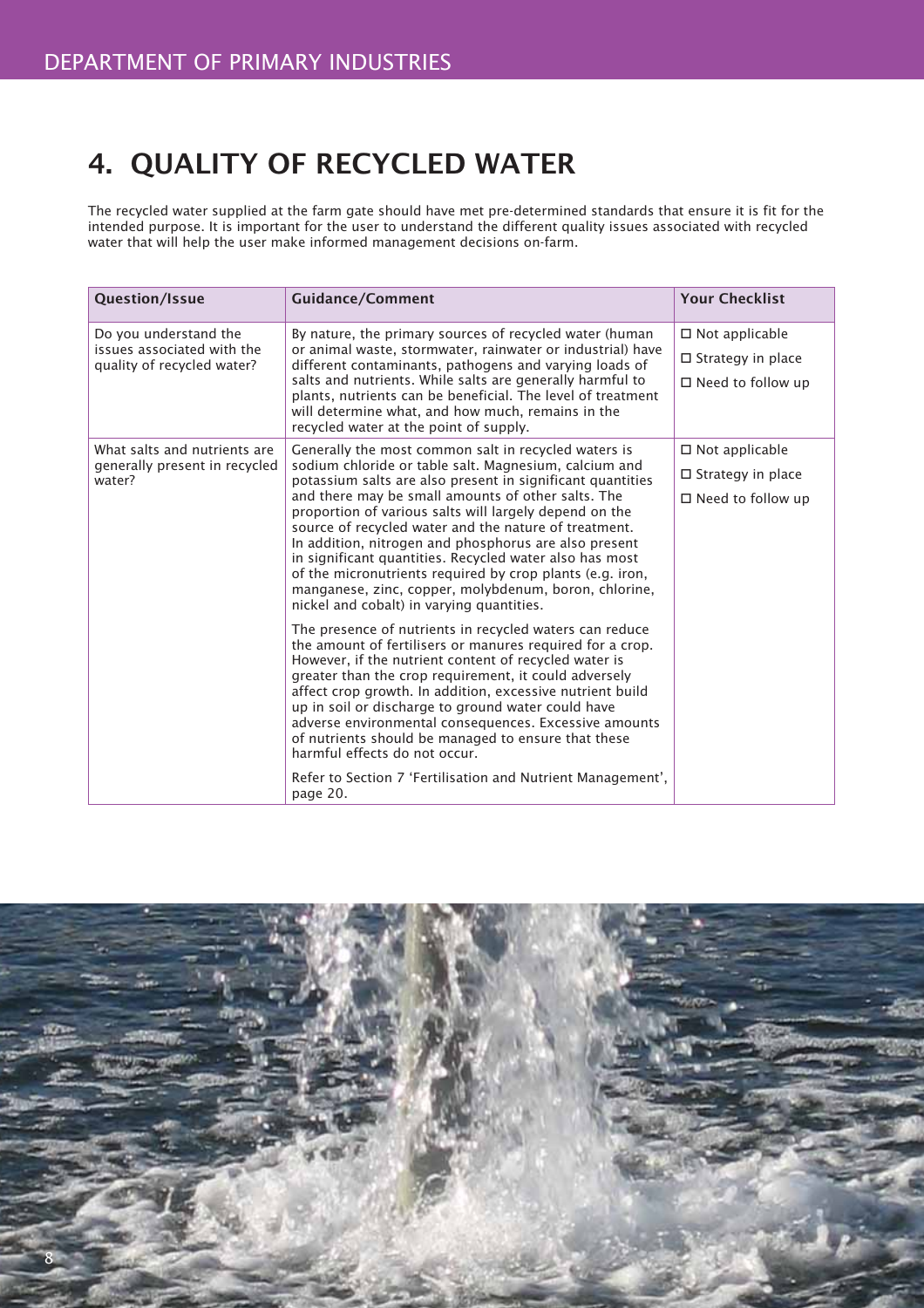| Question/Issue                                                                        | <b>Guidance/Comment</b>                                                                                                                                                                                                                                                                                                                                                                                                                                              | <b>Your Checklist</b>                                                               |
|---------------------------------------------------------------------------------------|----------------------------------------------------------------------------------------------------------------------------------------------------------------------------------------------------------------------------------------------------------------------------------------------------------------------------------------------------------------------------------------------------------------------------------------------------------------------|-------------------------------------------------------------------------------------|
| What other contaminants<br>are present in recycled water<br>and are these of concern? | Generally, there are three types of contaminants that<br>could potentially be present in recycled water: heavy<br>metals (e.g. cadmium, chromium, copper, lead and<br>mercury); microorganisms (bacteria, viruses, protozoan<br>parasites and nematodes); and organic contaminants like<br>pesticides and other organic chemicals that can cause<br>disruption of endocrine system (the system of glands in<br>animals that are responsible for producing hormones). | $\square$ Not applicable<br>$\Box$ Strategy in place<br>$\square$ Need to follow up |
|                                                                                       | These contaminants are present in source waters either<br>naturally or introduced through human actions. High<br>levels of these contaminants can be harmful to plants,<br>animals and the environment. Recycled water schemes<br>should ensure through treatment, testing and monitoring,<br>that the levels of contaminants do not exceed guidelines<br>from human health and environmental authorities.                                                           |                                                                                     |
| Are the levels of pathogens<br>in recycled water<br>acceptable?                       | All recycled water schemes in Australia comply with<br>their state guidelines in relation to acceptable levels of<br>pathogens. The state guidelines are based on national<br>guidelines and are considered stringent in comparison to<br>international standards.                                                                                                                                                                                                   | $\square$ Not applicable<br>$\Box$ Strategy in place<br>$\Box$ Need to follow up    |
|                                                                                       | If the food crops grown with recycled water are to be<br>eaten raw, the World Health Organization guidelines<br>specify that the number of faecal coliforms should not<br>exceed 1000 per 100 millilitres of water, and that the<br>number of intestinal nematodes should not exceed 1<br>per litre. Your water supplier will be able to provide a<br>microbiological assessment of their recycled water.                                                            |                                                                                     |
|                                                                                       | Faecal coliforms are microorganisms found in the<br>faeces of warm-blooded animals. Only a small<br>proportion of faecal coliforms are pathogens, but<br>they are still a useful indicator of the likely level of<br>pathogens in recycled water.                                                                                                                                                                                                                    |                                                                                     |
|                                                                                       | Refer to state guidelines for more information in Section 8<br>- Further Information, page 21.                                                                                                                                                                                                                                                                                                                                                                       |                                                                                     |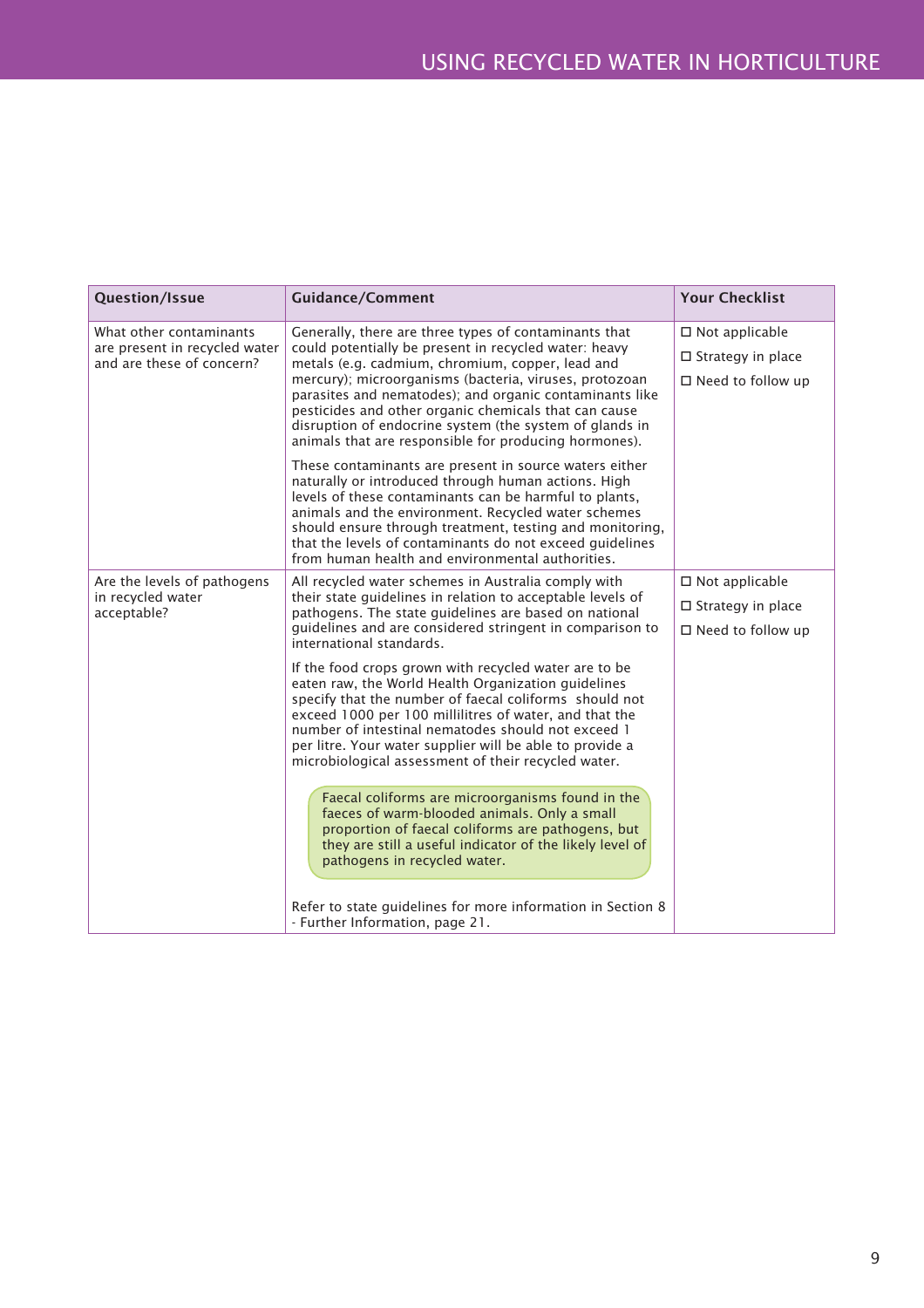# 5. SOIL SALINITY AND SODICITY

Soil salinity and sodicity are important considerations in any farming enterprise. Recycled water generally has a higher salinity level than drinking water. It is important to check that the salinity of the recycled water is acceptable for the crops and soils where you will be irrigating.

## SOIL SALINITY

| <b>Question/Issue</b>                          | <b>Guidance/Comment</b>                                                                                                                                                                                                                                                                                                                                                                                                   | <b>Your Checklist</b>    |
|------------------------------------------------|---------------------------------------------------------------------------------------------------------------------------------------------------------------------------------------------------------------------------------------------------------------------------------------------------------------------------------------------------------------------------------------------------------------------------|--------------------------|
| Do you understand how<br>salinity affects crop | Soil salinity refers to the presence of soluble salts in<br>soils. Soil salinity mainly results from natural processes<br>of landscape evolution. However, human activity can<br>contribute to the development and exacerbation of soil<br>salinity. For instance, salts can be introduced to the soil<br>through irrigation water and fertilisers.                                                                       | $\Box$ Not applicable    |
| production?                                    |                                                                                                                                                                                                                                                                                                                                                                                                                           | $\Box$ Strategy in place |
|                                                |                                                                                                                                                                                                                                                                                                                                                                                                                           | $\Box$ Need to follow up |
|                                                | A common misconception about salinity is that it is just<br>caused by sodium chloride (NaCl, i.e. table salt). While<br>sodium chloride is generally the predominant salt, salinity<br>can be made up of many other salts (e.g. salts of calcium,<br>magnesium, potassium) which may even come from<br>common fertilisers and manures (e.g. ammonia, urea,<br>ammonium sulphate, ammonium nitrate and chicken<br>manure). |                          |
| How is salinity assessed?                      | There is a range of field and laboratory analyses that<br>can be used to assess soil salinity. Generally, electrical<br>conductivity (EC) of a soil-water suspension is a                                                                                                                                                                                                                                                 | $\Box$ Not applicable    |
|                                                |                                                                                                                                                                                                                                                                                                                                                                                                                           | $\Box$ Strategy in place |
|                                                | convenient method of estimating the salt content of soil.<br>Most Australian laboratories use a 1-part soil:5-part water<br>suspension method to determine EC. Other methods<br>determine the amount of total dissolved salts (TDS)<br>directly.                                                                                                                                                                          | $\Box$ Need to follow up |

While determining the EC of a 1:5 soil:water suspension (EC<sub>1:5</sub>) is easier, it has many disadvantages associated<br>with a water content that is much more dilute than field conditions. In another method, the EC of saturatedextract (EC<sub>e</sub>) is measured. This method is tedious but is more representative of field conditions, and what plants might experience, as it takes into account the soil texture. Soil texture refers to the relative proportions of the various soil separates like sand, silt or clay.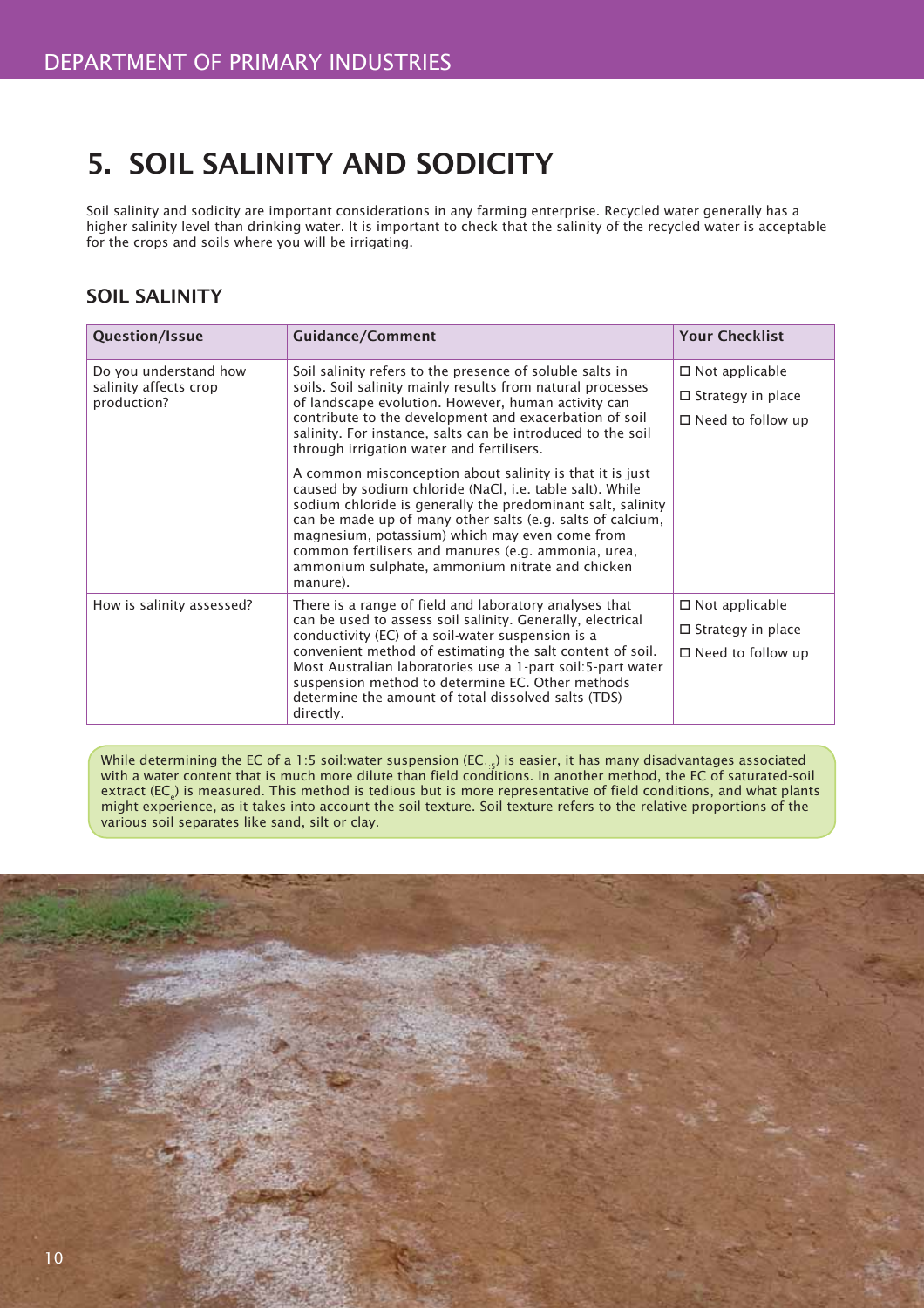

A converter (see below) has been provided with this guide (back cover pocket). It can be used to convert other units to dS/m.

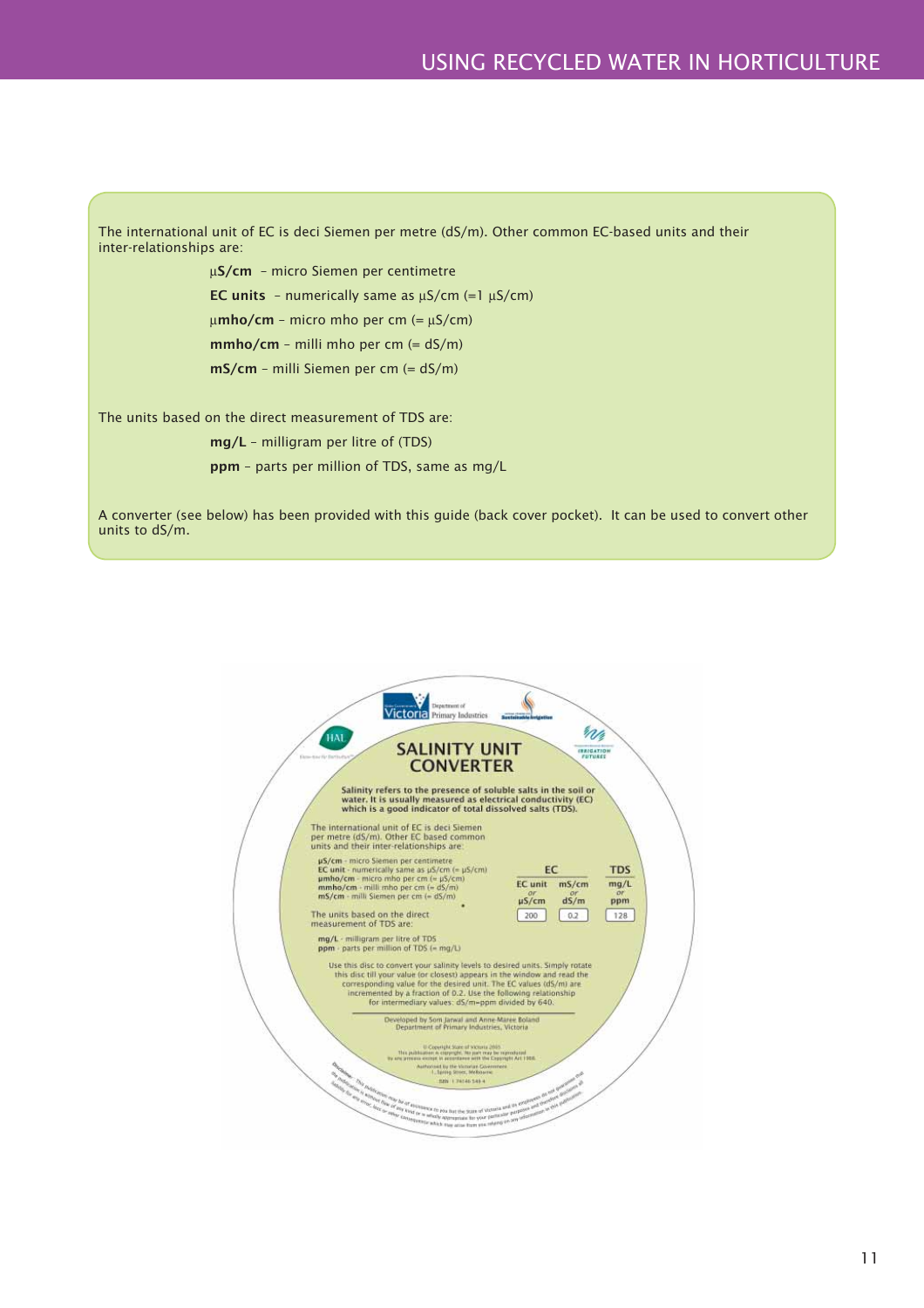*Soil salinity and sodicity continued*

A large amount of information on soil salinity is available that refers to EC $_{\rm e}$  (i.e. electrical conductivity of a saturation paste extract from soil). To use that information, the salinity values expressed in EC $_{\rm 1:5}$  must be converted to EC $_{\rm e}$ . The following guide may be used for conversion from EC $_{\rm 1:5}$  to EC $_{\rm e}$  for different types of soil:

| Soil type   | Multiply $EC_{1:5}$<br>by the number<br>below to get EC.* |
|-------------|-----------------------------------------------------------|
| Sand        | 23                                                        |
| Sandy Ioam  | 14                                                        |
| Loam        | 10                                                        |
| Clay Ioam   | 9                                                         |
| Medium clay | 8                                                         |
| Heavy clay  | 6                                                         |

The above conversions are intended as an approximate guide only; in practice, a range of site-specific conditions will influence these values. Soils can be rated based on salinity, e.g. low, moderate, high, extreme. These ratings are relative therefore it is the underlying salinity level that counts. See further discussion on salinity under 'Salt tolerance of crops', page 13.

\* Based on PG Slavich and GH Petterson (1993) Australian Journal of Soil Research: 31, 73-81.

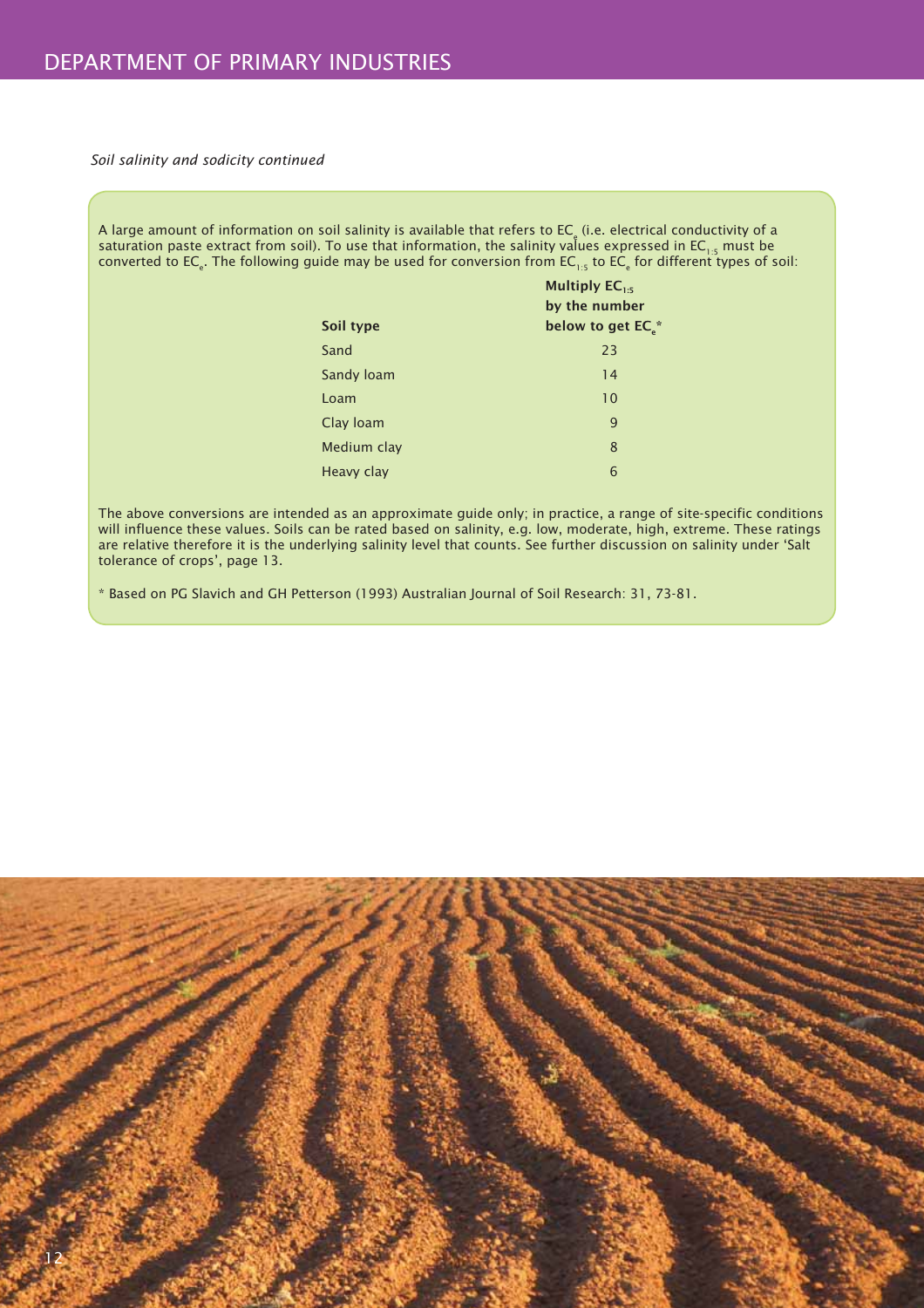| Question/Issue                                        | <b>Guidance/Comment</b>                                                                                                                                                                                                                                                                                                                                                                                                                                                                                                                                                                     | <b>Your Checklist</b>    |
|-------------------------------------------------------|---------------------------------------------------------------------------------------------------------------------------------------------------------------------------------------------------------------------------------------------------------------------------------------------------------------------------------------------------------------------------------------------------------------------------------------------------------------------------------------------------------------------------------------------------------------------------------------------|--------------------------|
| How does salinity affect<br>horticultural production? | Soil salinity generally affects plant growth by increasing<br>osmotic tension in the soil making it more difficult for<br>the plants to absorb water from the soil. Excessive uptake                                                                                                                                                                                                                                                                                                                                                                                                        | $\square$ Not applicable |
|                                                       |                                                                                                                                                                                                                                                                                                                                                                                                                                                                                                                                                                                             | $\Box$ Strategy in place |
|                                                       | of salts by plants from the soil may also have a direct<br>toxic effect on plant cells. Saline water, depending on the<br>concentration of salts, applied through sprinkler irrigation<br>can also cause direct damage to the leaves.                                                                                                                                                                                                                                                                                                                                                       | $\Box$ Need to follow up |
| What is the right recycled                            | The salinity of irrigation water is not the only factor that                                                                                                                                                                                                                                                                                                                                                                                                                                                                                                                                | $\square$ Not applicable |
| water salinity for the crop<br>that I want to grow?   | influences the salinity of the soil irrigated. Other factors<br>than can influence soil salinity are the leaching fraction                                                                                                                                                                                                                                                                                                                                                                                                                                                                  | $\Box$ Strategy in place |
|                                                       | (see also Section 6, page 18) of irrigation water applied,<br>frequency of irrigation, soil type, rainfall and climate.<br>Usually the salinity of the soil irrigated (EC <sub>2</sub> ) will be higher<br>than the salinity of the water irrigated. For your specific<br>situation this can be calculated more accurately by your<br>agronomic advisor.                                                                                                                                                                                                                                    | $\Box$ Need to follow up |
| What can you do to deal                               | Salinity can be effectively managed by reducing salt<br>input. This can be achieved by shandying (mixing) saline<br>water with low salinity water, as well as appropriate crop                                                                                                                                                                                                                                                                                                                                                                                                              | $\square$ Not applicable |
| with the effects of salinity?                         |                                                                                                                                                                                                                                                                                                                                                                                                                                                                                                                                                                                             | $\Box$ Strategy in place |
|                                                       | selection, leaching salt from the root zone and irrigation<br>management. For a discussion on leaching and irrigation<br>see Section 6, 'Irrigation Management', page 18.                                                                                                                                                                                                                                                                                                                                                                                                                   | $\Box$ Need to follow up |
|                                                       | There is huge variation in the tolerance of different crops<br>to salinity. For example, turnip and carrots are among the<br>most sensitive crops and can only tolerate soil salinities of<br>about 1 dS/m before a yield decline may be experienced.<br>Zucchini on the other hand, can tolerate soil salinity of<br>up to 4.7 dS/m before a reduction in yield is recorded.<br>Most vegetable crops and fruits fall into the sensitive<br>to moderately sensitive range. Table 1 (pages 14 & 15)<br>illustrates relative tolerance of some vegetable and fruit<br>crops to soil salinity. |                          |
|                                                       | The information given in Table 1 has been transformed<br>into easy-to-use decision support tools (included with this<br>guide) to help you compare the tolerance of horticultural<br>crops to soil salinity.                                                                                                                                                                                                                                                                                                                                                                                |                          |



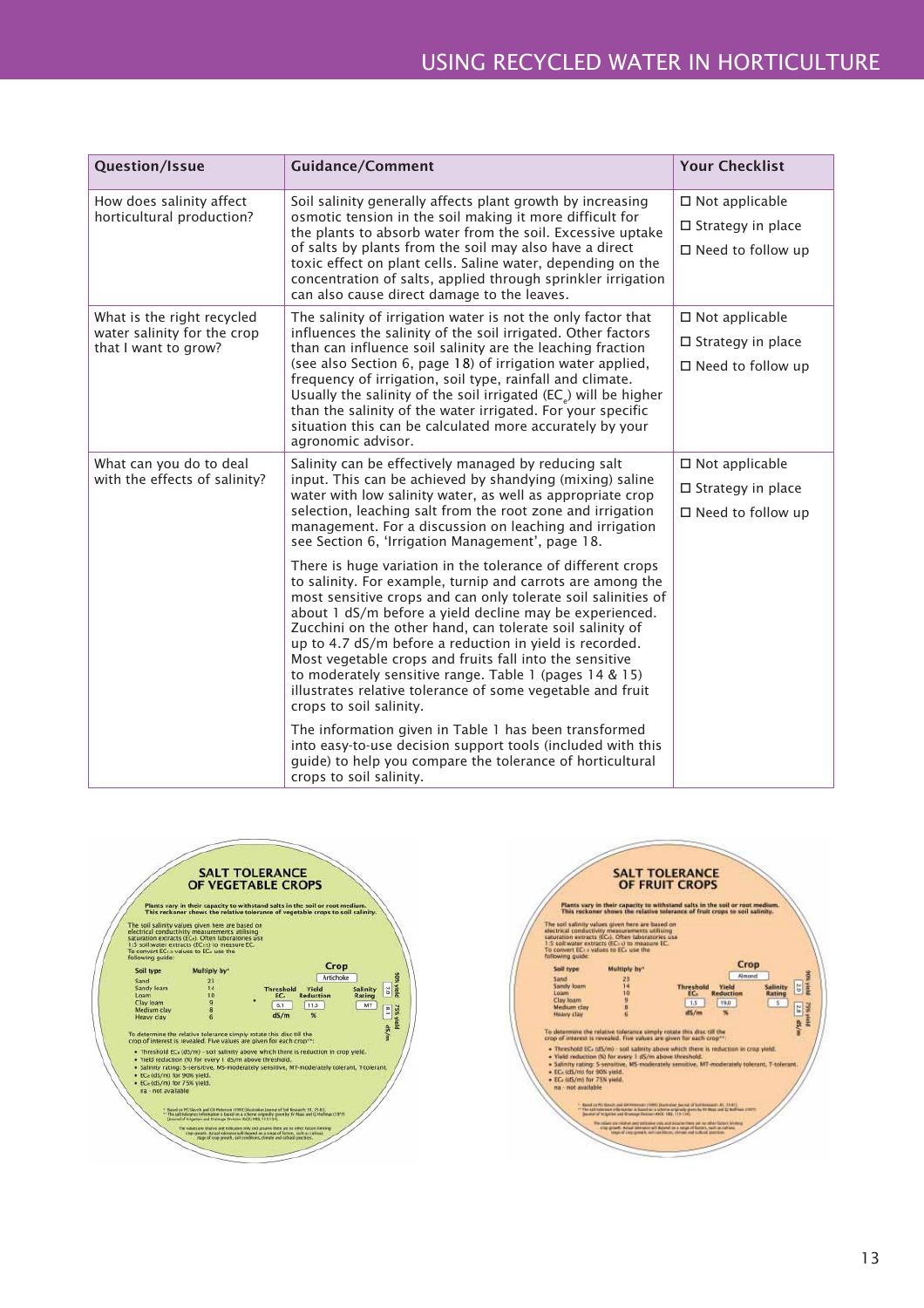#### Table 1: Soil salt tolerance of horticultural crops

#### Vegetables

| Common<br>name | Scientific name            | Soil salinity<br>$(EC_{\circ})$<br>threshold <sup>a</sup> | Yield<br>reduction <sup>b</sup><br>% per dS/m<br>above | Soil salinity (EC <sub>e</sub> ), dS/m for |                        | Salinity<br>rating <sup>d</sup> |           |
|----------------|----------------------------|-----------------------------------------------------------|--------------------------------------------------------|--------------------------------------------|------------------------|---------------------------------|-----------|
|                |                            | dS/m                                                      | threshold                                              | 90% yield <sup>c</sup>                     | 75% yield <sup>c</sup> | 50% yield <sup>c</sup>          |           |
| Artichoke      | Cynara scolymus            | 6.1                                                       | 11.5                                                   | 7.0                                        | 8.3                    | 10.4                            | <b>MT</b> |
| Asparagus      | Asparagus officinalis      | 4.1                                                       | 2.0                                                    | 9.1                                        | 16.6                   | 29.1                            | T.        |
| Bean           | Phaseolus vulgaris         | 1.0                                                       | 18.9                                                   | 1.5                                        | 2.3                    | 3.6                             | S         |
| Broccoli       | Brassica oleracea          | 2.8                                                       | 9.1                                                    | 3.9                                        | 5.5                    | 8.3                             | <b>MS</b> |
| Cabbage        | Brassica oleracea capitata | 1.8                                                       | 9.7                                                    | 2.8                                        | 4.4                    | 7.0                             | <b>MS</b> |
| Carrot         | Daucus carota              | 1.0                                                       | 14.1                                                   | 1.7                                        | 2.8                    | 4.5                             | S.        |
| Cauliflower    | Brassica oleracea botrytis | 2.5                                                       | na                                                     | na                                         | na                     | na                              | <b>MS</b> |
| Celery         | Apium graveolens           | 1.8                                                       | 6.2                                                    | 3.4                                        | 5.8                    | 9.9                             | MS        |
| Cucumber       | Cucumis sativus            | 2.5                                                       | 13.0                                                   | 3.3                                        | 4.4                    | 6.3                             | <b>MS</b> |
| Eggplant       | Solanum melongena          | 1.1                                                       | 6.9                                                    | 2.5                                        | 4.7                    | 8.3                             | <b>MS</b> |
| Garden beet    | Beta vulgaris              | 4.0                                                       | 9.0                                                    | 5.1                                        | 6.8                    | 9.6                             | <b>MT</b> |
| Garlic         | Allium sativum             | 3.9                                                       | 14.3                                                   | 4.6                                        | 5.6                    | 7.4                             | <b>MS</b> |
| Lettuce        | Lactuca sativa             | 1.3                                                       | 13.0                                                   | 2.1                                        | 3.2                    | 5.1                             | <b>MS</b> |
| Onion          | Allium cepa                | 1.2                                                       | 16.1                                                   | 1.8                                        | 2.8                    | 4.3                             | MS        |
| Pea            | Pisum sativum              | 3.4                                                       | 10.6                                                   | 4.3                                        | 5.8                    | 8.1                             | <b>MS</b> |
| Pepper         | Capsicum annum             | 1.5                                                       | 14.1                                                   | 2.2                                        | 3.3                    | 5.0                             | <b>MS</b> |
| Potato         | Solanum tuberosum          | 1.7                                                       | 12.0                                                   | 2.5                                        | 3.8                    | 5.9                             | <b>MS</b> |
| Pumpkin        | Cucurbita pepo pepo        | 3.2                                                       | 16.0                                                   | 3.8                                        | 4.8                    | 6.3                             | <b>MS</b> |
| Radish         | Raphanus sativus           | 1.2                                                       | 13.0                                                   | 2.0                                        | 3.1                    | 5.0                             | <b>MS</b> |
| Rockmelon      | Cucumis melo               | 1.0                                                       | 8.4                                                    | 2.2                                        | 4.0                    | 7.0                             | <b>MS</b> |
| Spinach        | Spinacia oleracea          | 2.0                                                       | 7.6                                                    | 3.3                                        | 5.3                    | 8.6                             | MS        |
| Sweet corn     | Zea mays                   | 1.7                                                       | 12.0                                                   | 2.5                                        | 3.8                    | 5.9                             | MS        |
| Sweet potato   | Ipomoea batatas            | 1.5                                                       | 11.0                                                   | 2.4                                        | 3.8                    | 6.0                             | MS        |
| Tomato         | Lycopersicon esculentum    | 2.3                                                       | 18.9                                                   | 2.8                                        | 3.6                    | 4.9                             | <b>MS</b> |
| Turnip         | Brassica rapa              | 0.9                                                       | 9.0                                                    | 2.0                                        | 3.7                    | 6.5                             | MS        |
| Zucchini       | Cucurbita pepo melopepo    | 4.7                                                       | 9.4                                                    | 5.8                                        | 7.4                    | 10.0                            | MT        |

The data in this table serve only as a guideline to relative tolerances among crops. Actual tolerance will vary depending upon climate, soil conditions, cultivar/rootstock, stage of crop growth and cultural practices. The data is taken from published literature based on the plant salt tolerance scheme originally given by E.V. Maas and G.J. Hoffman (1977) [Crop salt tolerance – current assessment. Journal of the Irrigation and Drainage Division, American Society of Civil Engineers 103,115-130]. Also see footnotes on page 15.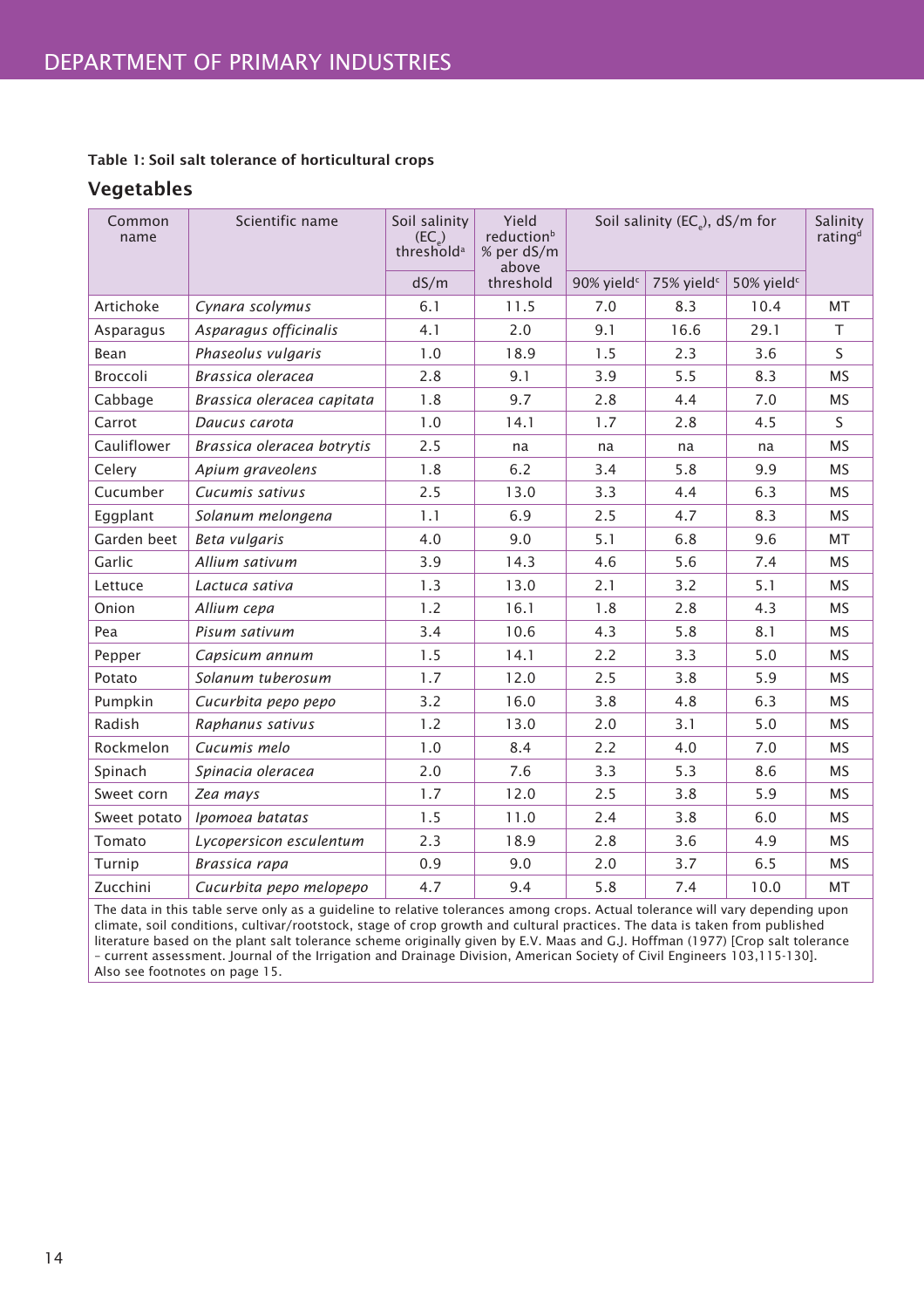#### *Table 1 continued*

#### Fruits

| Common<br>name     | Scientific name        | Soil salinity<br>$(EC_{\circ})$<br>threshold <sup>a</sup> | Yield<br>reduction <sup>b</sup><br>% per dS/m<br>above | Soil salinity (EC <sub>e</sub> ), dS/m for |                        | Salinity<br>rating <sup>d</sup> |           |
|--------------------|------------------------|-----------------------------------------------------------|--------------------------------------------------------|--------------------------------------------|------------------------|---------------------------------|-----------|
|                    |                        | dS/m                                                      | threshold                                              | 90% yield <sup>c</sup>                     | 75% yield <sup>c</sup> | 50% yield <sup>c</sup>          |           |
| Almond             | Prunus dulcis          | 1.5                                                       | 19.0                                                   | 2.0                                        | 2.8                    | 4.1                             | S.        |
| Apple              | Malus sylvestris       | 1.0                                                       | 18.0                                                   | 1.6                                        | 2.4                    | 3.8                             | S         |
| Apricot            | Prunus armeniaca       | 1.6                                                       | 24.0                                                   | 2.0                                        | 2.6                    | 3.7                             | S         |
| Avocado            | Persea americana       | 1.3                                                       | 21.0                                                   | 1.8                                        | 2.5                    | 3.7                             | S         |
| Banana             | Musa acuminata         | na                                                        | na                                                     | na                                         | na                     | na                              | S.        |
| Blackberry         | Rubus fruticosus       | 1.5                                                       | 22.0                                                   | 2.0                                        | 2.6                    | 3.8                             | S.        |
| Boysenberry        | Rubus ursinus          | 1.5                                                       | 22.0                                                   | 2.0                                        | 2.6                    | 3.8                             | S         |
| Coconut            | Cocos nucifera         | na                                                        | na                                                     | na                                         | na                     | na                              | <b>MT</b> |
| Date palm          | Phoenix dactylifera    | 4.0                                                       | 3.6                                                    | 6.8                                        | 10.9                   | 17.9                            | T.        |
| Grape <sup>e</sup> | Vitis spp.             | 1.5                                                       | 9.5                                                    | 2.6                                        | 4.1                    | 6.8                             | <b>MS</b> |
| Grapefruit         | Citrus paradisi        | 1.8                                                       | 16.1                                                   | 2.4                                        | 3.4                    | 4.9                             | S.        |
| Guava              | Psidium guajava        | 4.7                                                       | 9.8                                                    | 5.7                                        | 7.3                    | 9.8                             | <b>MT</b> |
| Lemon              | Citrus limon           | 1.5                                                       | 12.8                                                   | 2.3                                        | 3.5                    | 5.4                             | S.        |
| Macadamia          | Macadamia integrifolia | 3.6                                                       | na                                                     | na                                         | na                     | na                              | <b>MS</b> |
| Olive              | Olea europaea          | 4.0                                                       | na                                                     | na                                         | na                     | na                              | MT        |
| Orange             | Citrus sinensis        | 1.7                                                       | 15.9                                                   | 2.3                                        | 3.3                    | 4.8                             | S.        |
| Peach              | Prunus persica         | 1.7                                                       | 21.0                                                   | 2.2                                        | 2.9                    | 4.1                             | S         |
| Pear               | Pyrus spp.             | 1.0                                                       | na                                                     | na                                         | na                     | na                              | S.        |
| Pineapple          | Ananas comosus         | na                                                        | na                                                     | na                                         | na                     | na                              | MT        |
| Plum               | Prunus domestica       | 2.6                                                       | 31.0                                                   | 2.9                                        | 3.4                    | 4.2                             | <b>MS</b> |
| Prune              | Prunus domestica       | 2.6                                                       | 31.0                                                   | 2.9                                        | 3.4                    | 4.2                             | <b>MS</b> |
| Rockmelon          | Cucumis melo           | 1.0                                                       | 8.4                                                    | 2.2                                        | 4.0                    | 7.0                             | <b>MS</b> |
| Strawberry         | Fragaria x ananassa    | 1.0                                                       | 33.3                                                   | 1.3                                        | 1.8                    | 2.5                             | S         |

The data in this table serve only as a guideline to relative tolerances among crops. Actual tolerance will vary depending upon climate, soil conditions, cultivar/rootstock, stage of crop growth and cultural practices. The data is taken from published literature based on the plant salt tolerance scheme originally given by E.V. Maas and G.J. Hoffman (1977) [Crop salt tolerance – current assessment. Journal of the Irrigation and Drainage Division, American Society of Civil Engineers 103,115-130].

na - not available

 $^{\rm a}$ Level of soil salinity above which there is reduction in crop yield. All the soil salinity data is in EC $_{\rm e}$ .

bYield reduction (%) for every 1 dS/m above threshold.

c Level of soil salinity up to which 90%, 75% or 50% yield can be achieved.

dSalinity rating as given by relevant researchers (generally based on the level of yield reduction for every 1 dS/m of soil salinity above threshold); S - sensitive, MS – moderately sensitive, MT - moderately tolerant, T – tolerant.

e Crop cultivars show some variation in their ability to tolerate soil salinity, however, grape varieties and rootstocks show huge variation in their ability to tolerate soil salinity. For example, while most commercial varieties in

Australia can only tolerate soil salinity up to 1.8 dS/m there are rootstocks that can tolerate up to 5.6 dS/m.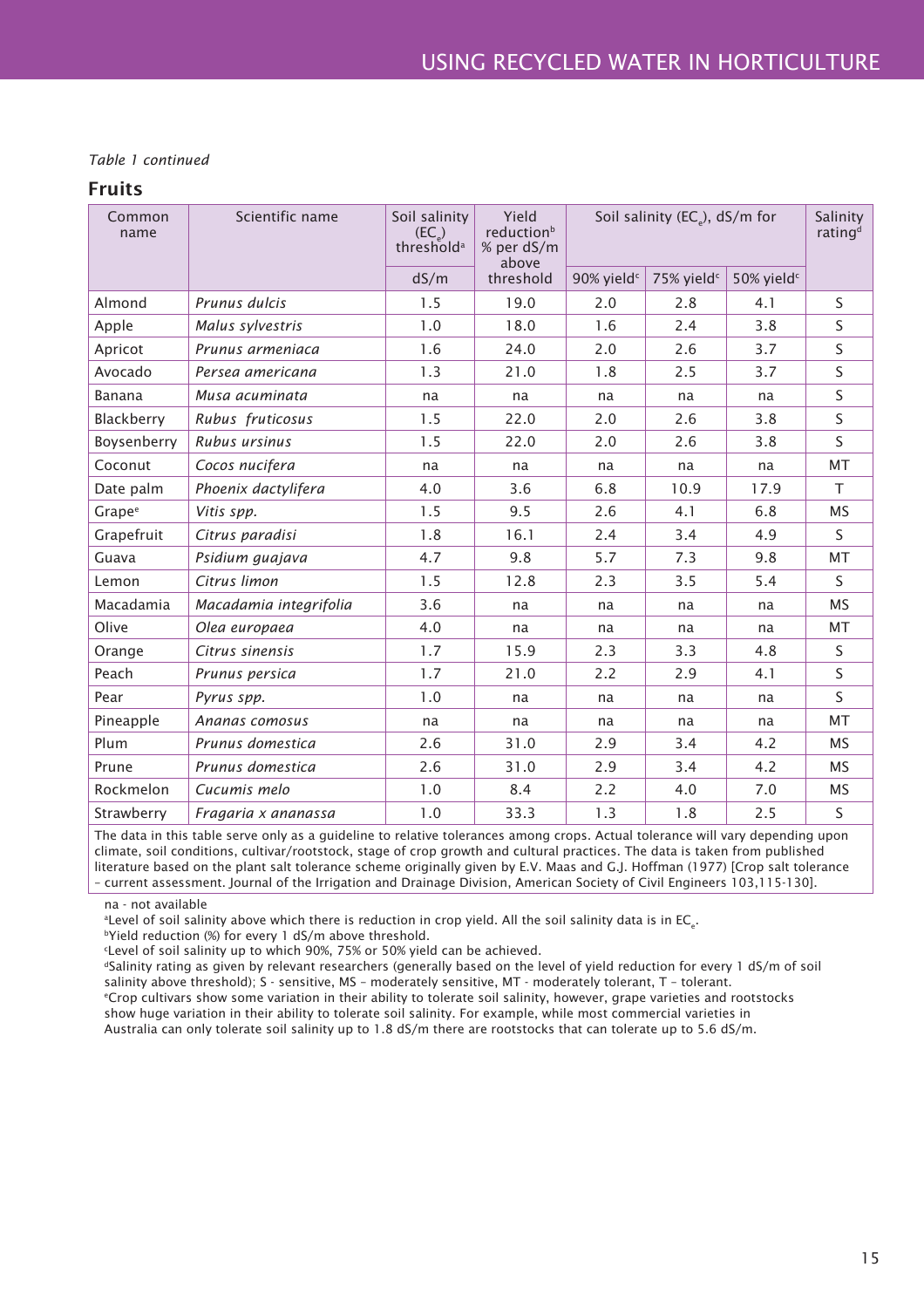## **SODICITY**

| <b>Question/Issue</b>                                         | <b>Guidance/Comment</b>                                                                                                                                                                                                                                                                                                                                                                                                                                                             | <b>Your Checklist</b>                                                            |
|---------------------------------------------------------------|-------------------------------------------------------------------------------------------------------------------------------------------------------------------------------------------------------------------------------------------------------------------------------------------------------------------------------------------------------------------------------------------------------------------------------------------------------------------------------------|----------------------------------------------------------------------------------|
| What is sodicity?                                             | Sodicity refers to a condition where too much<br>exchangeable sodium is present in the soil compared with<br>other cations. This has a negative impact on soil structural<br>behaviour.                                                                                                                                                                                                                                                                                             | $\Box$ Not applicable<br>$\square$ Strategy in place<br>$\Box$ Need to follow up |
|                                                               | Cation is an atom or group of atoms that have<br>a positive electric charge. Exchangeable sodium<br>is different from sodium in the soil solution. It<br>is held on the negatively charged clay particles<br>in the soil by a bond. Sodium forms a weaker<br>bond with clay than calcium, magnesium or<br>potassium. When such soils are wet, the sodium<br>bond is easily broken and the clay particles<br>disperse, giving the soil a cloudy appearance<br>(left jar in picture). |                                                                                  |
| How is sodicity measured?                                     | Australian soils are defined as sodic if the exchangeable<br>sodium percentage (ESP) is greater than six. In other                                                                                                                                                                                                                                                                                                                                                                  | $\square$ Not applicable                                                         |
|                                                               | words, ESP is the extent of exchangeable sodium as<br>compared with all the cations taken together. Another                                                                                                                                                                                                                                                                                                                                                                         | $\Box$ Strategy in place                                                         |
| The relationships                                             | commonly used measure of sodicity is sodium adsorption<br>ratio (SAR). This measure is also used for water. Like<br>salinity, SAR for soils can be measured using either                                                                                                                                                                                                                                                                                                            | $\Box$ Need to follow up                                                         |
| between ESP and SAR<br>commonly used in                       | saturation extracts or 1:5 soil: water suspension.                                                                                                                                                                                                                                                                                                                                                                                                                                  |                                                                                  |
| Australia are:<br>For saturation extract<br>$ESP \approx SAR$ | While ESP and SAR can only be determined through<br>laboratory analysis, there are some surrogate methods<br>that can be used by farmers to obtain first-hand<br>assessment of soils in relation to sodicity. One such                                                                                                                                                                                                                                                              |                                                                                  |
| For 1:5 suspension<br>ESP $\approx$ 2SAR <sub>1-5</sub>       | method involves observing the behaviour of air dry soil<br>aggregates in rain/distilled water. To do this assessment,<br>drop about 8-10 small soil aggregates in a glass jar                                                                                                                                                                                                                                                                                                       |                                                                                  |
|                                                               | containing rain/distilled water and leave undisturbed<br>for about two hours. If the water becomes cloudy (clay<br>dispersed) then this is an indication of sodicity. Most<br>laboratories providing soil and plant analysis services will<br>undertake soil sodicity tests.                                                                                                                                                                                                        |                                                                                  |
| How does sodicity affect<br>horticultural production?         | In contrast to salinity, the effect of sodicity is via its<br>adverse influence on soil structure. Sodic soils are hard                                                                                                                                                                                                                                                                                                                                                             | $\square$ Not applicable                                                         |
|                                                               | setting with restricted infiltration of water, prone to water<br>logging and difficult to work with. Crops grown under<br>such conditions suffer from poor root development and<br>restricted nutrient and water uptake.                                                                                                                                                                                                                                                            | $\Box$ Strategy in place<br>$\square$ Need to follow up                          |
|                                                               | Soil structure is the combination or arrangement<br>of primary soil particles into aggregates or<br>clumps. Sodicity affects the structural stability or<br>the ability of the soil to resist adverse changes to<br>the structural arrangement.                                                                                                                                                                                                                                     |                                                                                  |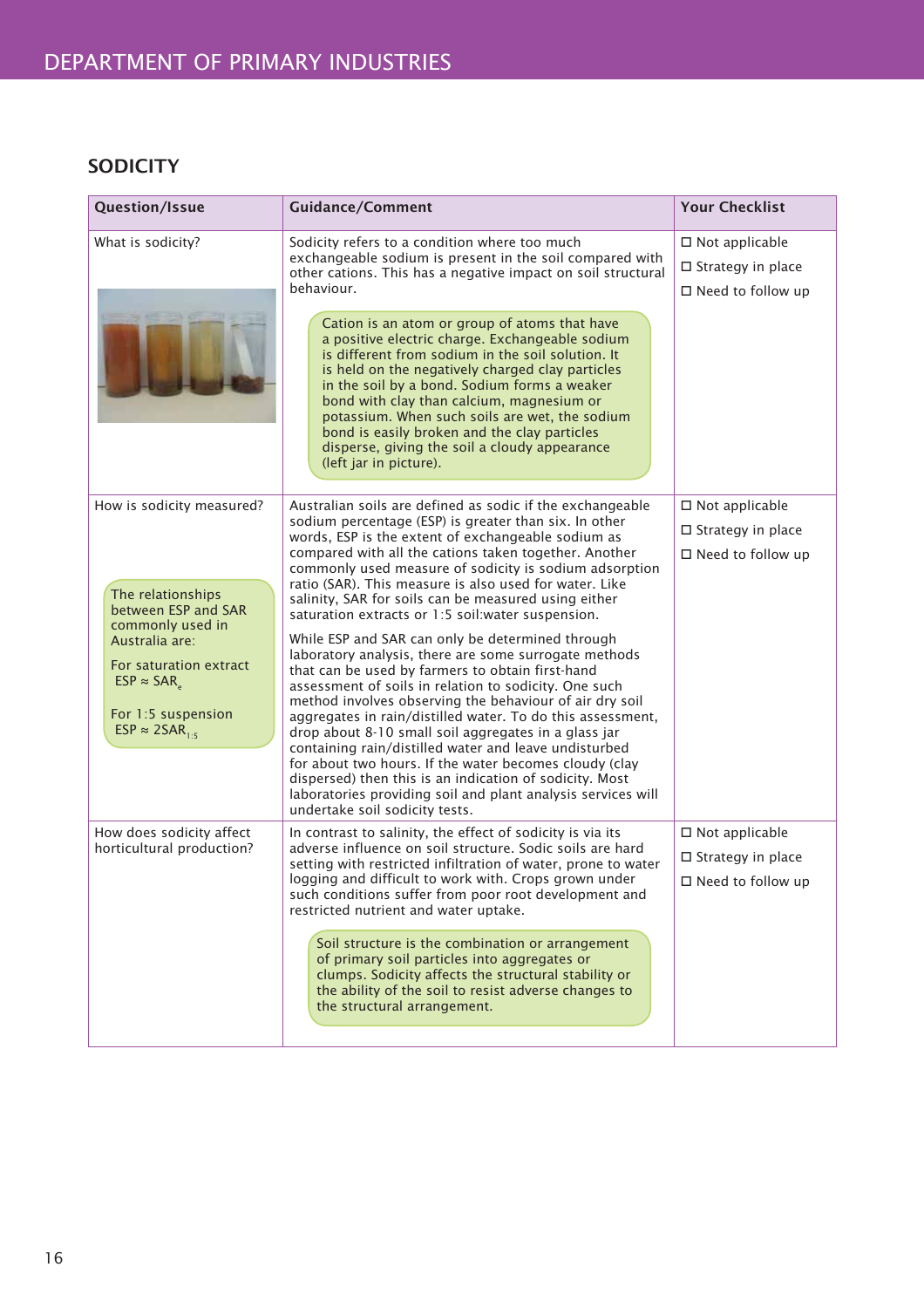| <b>Question/Issue</b>                                                                                                                                                                                                                              | <b>Guidance/Comment</b>                                                                                                                                                                                                                                                                                                                                                                                                                                                                                                                                                                 | <b>Your Checklist</b>                                                         |
|----------------------------------------------------------------------------------------------------------------------------------------------------------------------------------------------------------------------------------------------------|-----------------------------------------------------------------------------------------------------------------------------------------------------------------------------------------------------------------------------------------------------------------------------------------------------------------------------------------------------------------------------------------------------------------------------------------------------------------------------------------------------------------------------------------------------------------------------------------|-------------------------------------------------------------------------------|
| What can you do to deal<br>Gypsum is the most commonly used material to improve<br>with the effects of sodicity?<br>sodic soils. The amount of gypsum to be applied will<br>depend on the level of sodicity and the quality (purity) of<br>gypsum. |                                                                                                                                                                                                                                                                                                                                                                                                                                                                                                                                                                                         | $\Box$ Not applicable<br>$\Box$ Strategy in place<br>$\Box$ Need to follow up |
|                                                                                                                                                                                                                                                    | Gypsum contains calcium in the form of calcium<br>sulphate. When gypsum is applied to the soil<br>calcium displaces sodium. Calcium forms stronger<br>bonds between clay particles resulting in reduced<br>clay dispersion. The more calcium the better in<br>the long-term.                                                                                                                                                                                                                                                                                                            |                                                                               |
|                                                                                                                                                                                                                                                    | Gypsum is available as mined gypsum and as an industrial<br>by-product commonly known as phospho-gypsum which<br>is sold as powder or in liquid form. Phospho-gypsum is<br>generally of high purity but can be contaminated with<br>cadmium (which could be a potential health risk to users).<br>On the other hand, there is huge variation in the purity<br>(quality) of the material sold as mined gypsum. The<br>amount of gypsum to be applied may need to be adjusted<br>upward depending on its purity. Information on the quality<br>of gypsum is available from the suppliers. |                                                                               |
|                                                                                                                                                                                                                                                    | Lime (calcium carbonate) is another material that can<br>be used in acidic soils. Lime supplies calcium and also<br>reduces the acidity. Consult with your local adviser,<br>government agencies or fertiliser suppliers to decide the<br>amount of gypsum or lime that should be applied based<br>on the level of sodicity and gypsum purity.                                                                                                                                                                                                                                          |                                                                               |
|                                                                                                                                                                                                                                                    | Another way to manage soil sodicity is to improve the<br>organic matter content of soils. Organic matter helps<br>maintain good soil structure as well as supplying essential<br>plant nutrients as it breaks down in the soil. Soil organic<br>matter content can be improved by retaining and<br>incorporating crop residues, by growing and ploughing<br>in green manure crops or through application of manures<br>and other organic amendments. Users need to be aware of<br>high salt content of some manures.                                                                    |                                                                               |

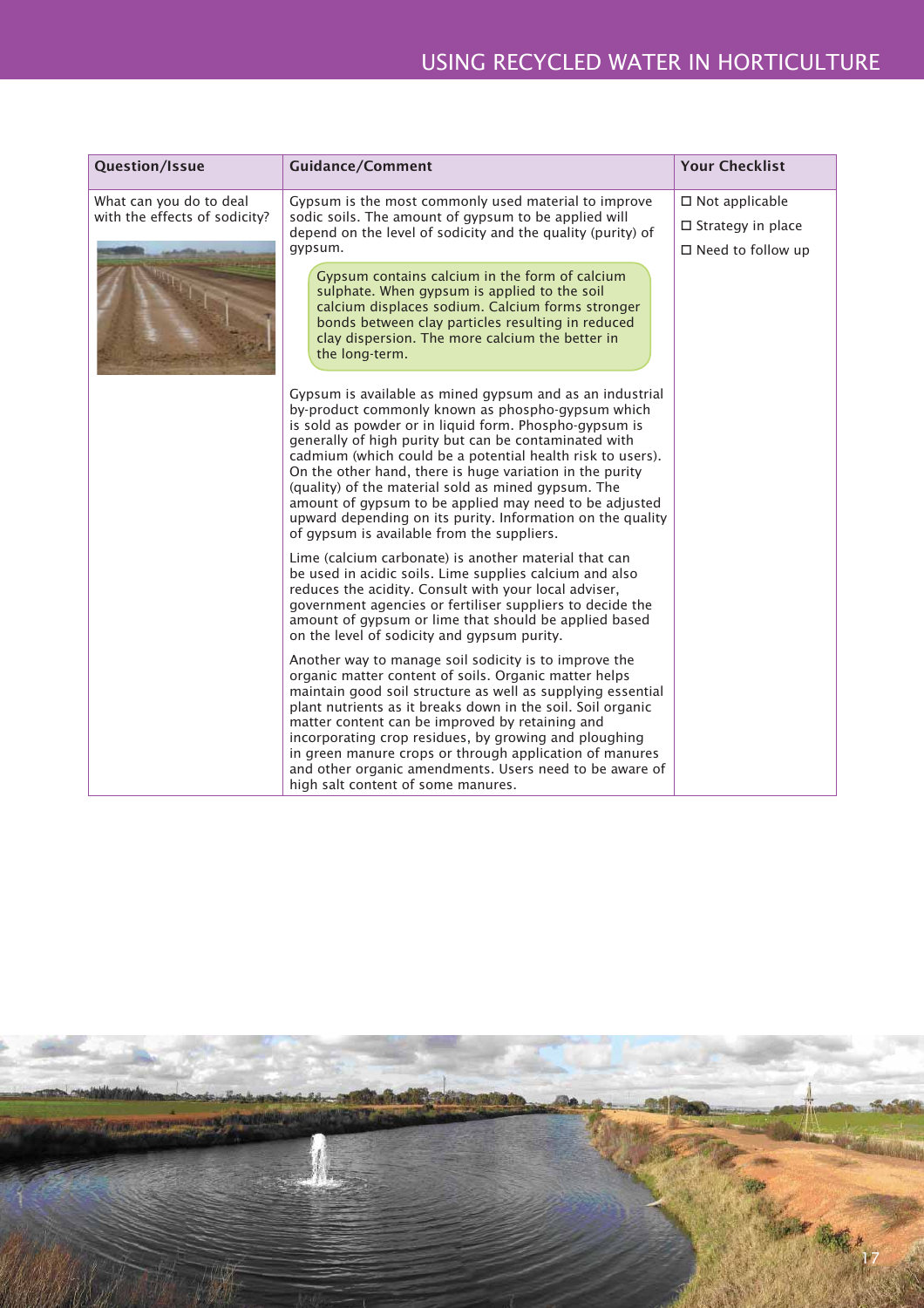# 6. IRRIGATION MANAGEMENT

The switch to recycled water may provide an opportune time to review your irrigation practices (including irrigation method and salinity management), to improve water use efficiency.

| <b>Question/Issue</b>                                                                           | <b>Guidance/Comment</b>                                                                                                                                                                                                                                                                                                                                                                                                                                                                                                                                                                                                                                                                                                                                                                                                                           | <b>Your Checklist</b>                                                         |
|-------------------------------------------------------------------------------------------------|---------------------------------------------------------------------------------------------------------------------------------------------------------------------------------------------------------------------------------------------------------------------------------------------------------------------------------------------------------------------------------------------------------------------------------------------------------------------------------------------------------------------------------------------------------------------------------------------------------------------------------------------------------------------------------------------------------------------------------------------------------------------------------------------------------------------------------------------------|-------------------------------------------------------------------------------|
| Have you identified the best<br>method for application of<br>recycled water?                    | Ideally, the use of recycled water should not require you to<br>alter your current irrigation practices. However, you should<br>be aiming to optimise water use efficiency and minimise<br>run-off and seepage to ground water and to creeks or<br>rivers. Consider irrigation scheduling, along with methods<br>like drip irrigation, to minimise water loss and improve<br>water use efficiency. If nutrients in recycled water promote<br>algal growth in your storage facility, you may need to<br>install better filtration systems if using drip irrigation.<br>Irrigation scheduling is the matching of crop<br>demand for water with supply, i.e. applying the<br>right amount of water at the right time. Water use<br>efficiency is a measure of dry matter or harvested<br>portion of the crop produced per unit of water<br>consumed. | $\Box$ Not applicable<br>$\Box$ Strategy in place<br>$\Box$ Need to follow up |
| How can you effectively<br>irrigate with recycled water<br>without increasing soil<br>salinity? | To prevent salt from accumulating in the soil, excess<br>water can be applied to deliberately cause a fraction of<br>the water to flow through the root zone and flush away<br>excess salts. This excess water used for leaching is called<br>'leaching requirement'. This practice has been used<br>effectively in containing salt build-up under saline water<br>irrigation. However, unless the water table is very deep,<br>or the lateral groundwater drainage is sufficiently rapid,<br>the extra irrigation can cause a progressive rise of water<br>the table. Therefore, the amount of water applied must<br>be optimised to allow leaching without a water table rise.<br>Your agronomic advisor can estimate irrigation rates and<br>leaching requirements.                                                                            | $\Box$ Not applicable<br>$\Box$ Strategy in place<br>$\Box$ Need to follow up |

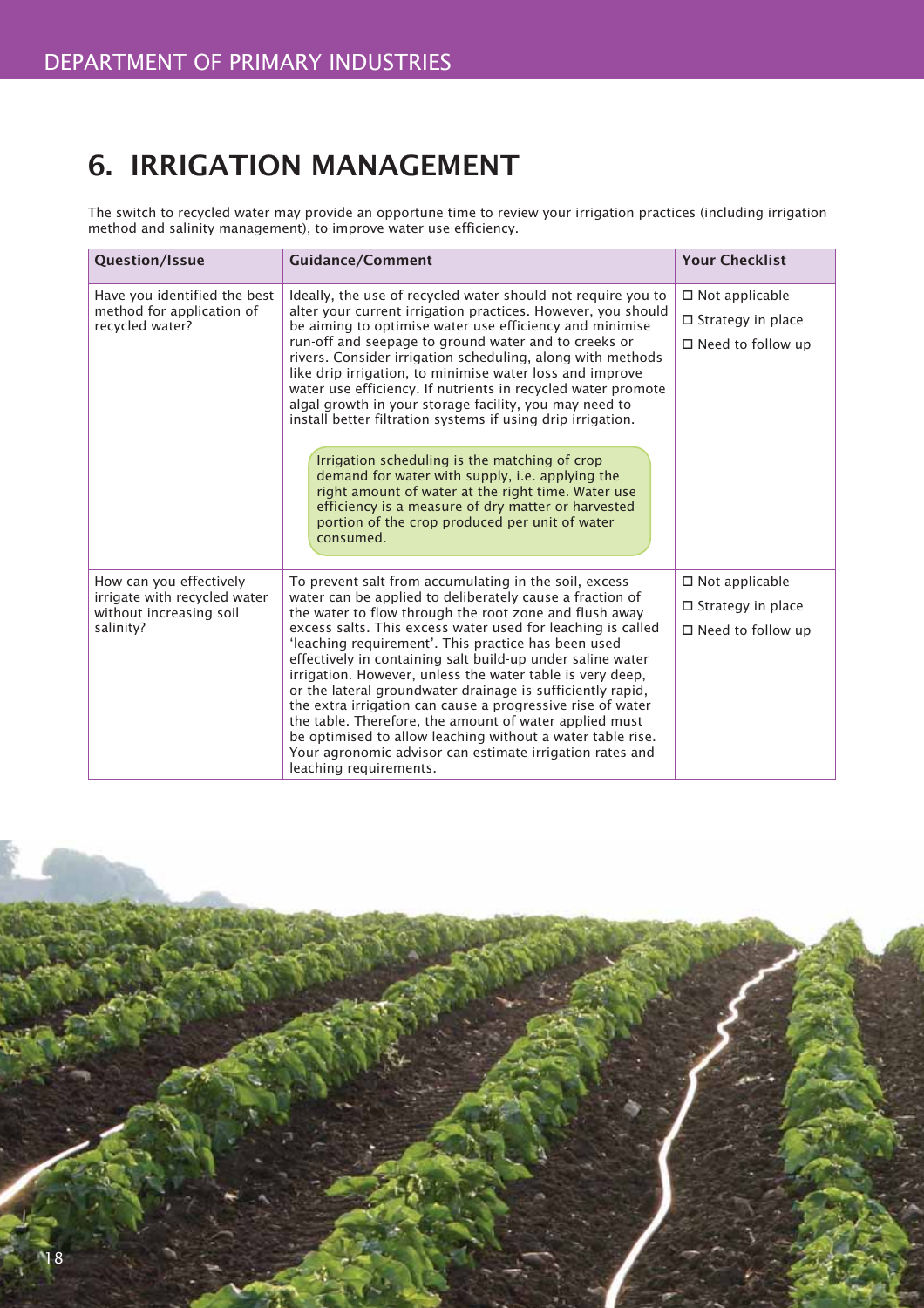| Question/Issue                                                                                                                                                                    | <b>Guidance/Comment</b>                                                                                                                                                                                                                                                                                                                             | <b>Your Checklist</b>    |
|-----------------------------------------------------------------------------------------------------------------------------------------------------------------------------------|-----------------------------------------------------------------------------------------------------------------------------------------------------------------------------------------------------------------------------------------------------------------------------------------------------------------------------------------------------|--------------------------|
| If you are using a sprinkler<br>As a minimum requirement when using recycled water, no<br>overhead spray should be directed towards a neighbouring<br>irrigation system, have you |                                                                                                                                                                                                                                                                                                                                                     | $\Box$ Not applicable    |
| identified the best practice                                                                                                                                                      | property, public land or public roadway. Sprinklers at                                                                                                                                                                                                                                                                                              | $\Box$ Strategy in place |
| to minimise spray drift?                                                                                                                                                          | the boundary of properties should have adjustable spray<br>heads or shields so that irrigation can be directed within<br>farm boundaries. Good irrigation practice would include<br>avoiding irrigation during strong winds and using spray<br>heads and pressures that prevent fine mist generation.                                               |                          |
| Do you have appropriate                                                                                                                                                           | If nitrogen and phosphorus are in high concentrations<br>$\Box$ Not applicable                                                                                                                                                                                                                                                                      |                          |
| drainage and run-off<br>controls?                                                                                                                                                 | (relative to that in receiving water bodies), or large<br>amounts of fertilisers are being used, the run-off caused                                                                                                                                                                                                                                 | $\Box$ Strategy in place |
|                                                                                                                                                                                   | from irrigation can present a risk to neighbouring land<br>and environmentally sensitive waterways by increased<br>nutrient loads. To minimise run-off, avoid irrigating prior<br>to a storm event, postpone irrigation if heavy rainfall is<br>experienced and avoid excessive irrigation that results in<br>pooling of water on the soil surface. |                          |
|                                                                                                                                                                                   | Reduced run-off can be achieved by irrigation scheduling<br>and improving drainage characteristics such as<br>maintaining good soil structure through adding organic<br>matter or calcium based soil amendments.                                                                                                                                    |                          |
| Are you aware of any                                                                                                                                                              | Generally, the higher the treatment level of recycled water                                                                                                                                                                                                                                                                                         | $\Box$ Not applicable    |
| withholding periods needed<br>after irrigating with recycled                                                                                                                      | the lesser the requirement for withholding periods. Your<br>water supplier should specify if there are any withholding                                                                                                                                                                                                                              | $\Box$ Strategy in place |
| water?                                                                                                                                                                            | period requirements between the irrigation application and<br>marketing of the produce.                                                                                                                                                                                                                                                             | $\Box$ Need to follow up |

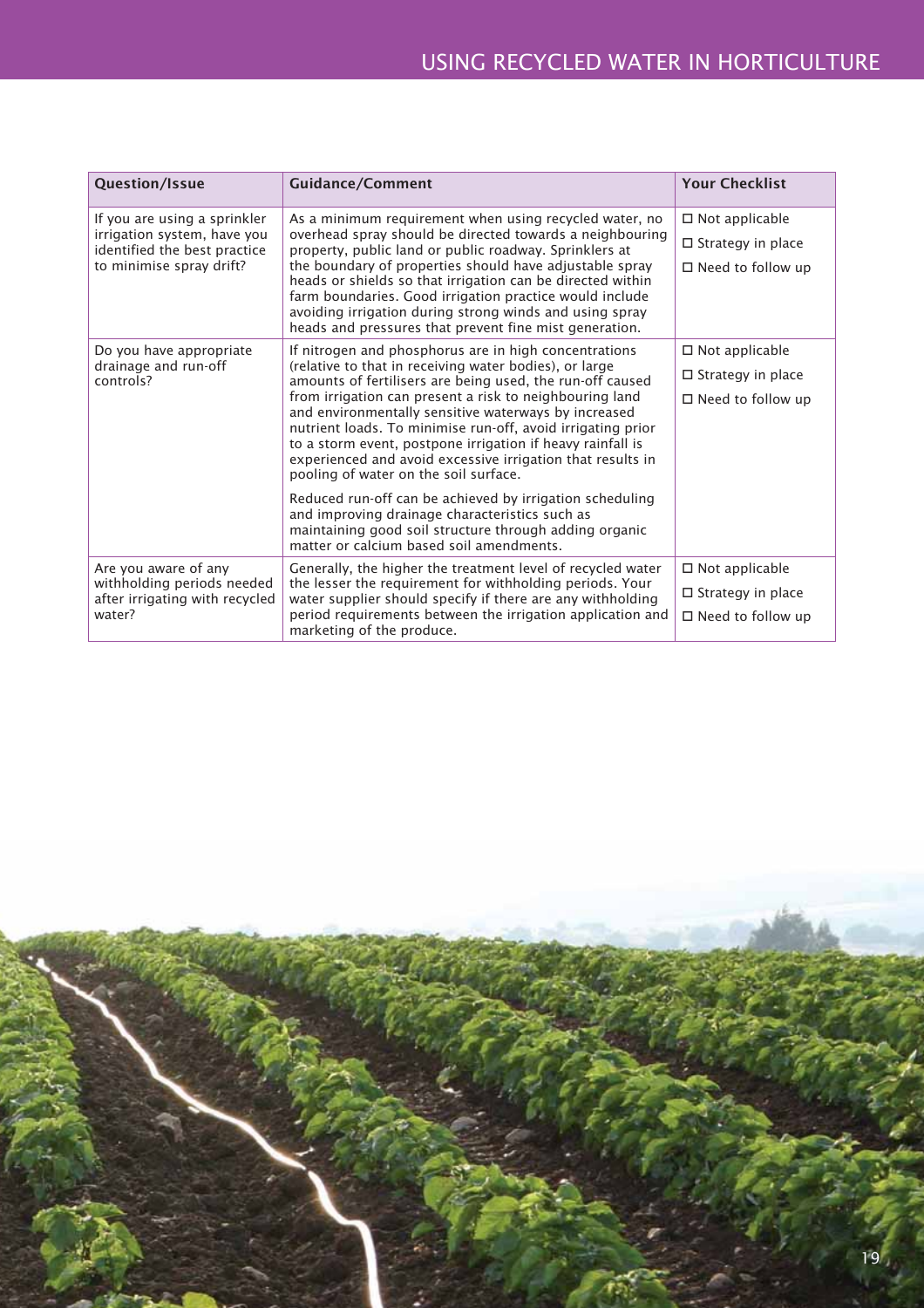# 7. FERTILISATION AND NUTRIENT MANAGEMENT

It is important to get the nutrient balance right. This will ensure crop productivity is not affected by undersupply (deficiency) or oversupply (toxicity) of essential nutrients. A sound nutrient management plan can provide significant advantages in crop yield and quality. The use of recycled water adds another dimension to crop nutrient management plans as most recycled waters contain nutrients – in some cases, more than plant or fertilisation requirement. A comprehensive nutrient plan will consider soil fertility, crop requirement and removal, nutrient content of recycled water, crop rotation and potential losses through volatilisation, leaching or run-off.

| <b>Question/Issue</b>                                                              | <b>Guidance/Comment</b>                                                                                                                                                                                                                                                                                                                                                                                                                                                                                                                                                                                                                                                                                                                                                                                                                                                                                                                                                                                                                                                                                                           | <b>Your Checklist</b>                                                            |
|------------------------------------------------------------------------------------|-----------------------------------------------------------------------------------------------------------------------------------------------------------------------------------------------------------------------------------------------------------------------------------------------------------------------------------------------------------------------------------------------------------------------------------------------------------------------------------------------------------------------------------------------------------------------------------------------------------------------------------------------------------------------------------------------------------------------------------------------------------------------------------------------------------------------------------------------------------------------------------------------------------------------------------------------------------------------------------------------------------------------------------------------------------------------------------------------------------------------------------|----------------------------------------------------------------------------------|
| Do you have access to<br>information on the nutrient<br>content of recycled water? | Your supplier can provide you with the water analysis<br>results including the concentration of plant nutrients.<br>Some schemes could be shandying recycled water with<br>other water sources (e.g. river, potable) to lower the<br>salinity levels. Shandying would also affect the nutrient<br>content, so use caution when interpreting water analysis<br>results.                                                                                                                                                                                                                                                                                                                                                                                                                                                                                                                                                                                                                                                                                                                                                            | $\square$ Not applicable<br>$\Box$ Strategy in place<br>$\Box$ Need to follow up |
| Will the use of recycled water<br>result in over-fertilisation?                    | Using recycled water during a crop growth cycle may lead<br>to an excessive supply of nutrients and subsequently<br>affect the crop and soil. As plant requirements change<br>the application of nutrients also needs to change. When<br>using recycled water it is possible to dilute nutrient<br>content by mixing with other sources of water with low or<br>no nutrients during periods when there is a demand for<br>water but not for additional nutrients.                                                                                                                                                                                                                                                                                                                                                                                                                                                                                                                                                                                                                                                                 | $\Box$ Not applicable<br>$\Box$ Strategy in place<br>$\Box$ Need to follow up    |
| Have you developed a<br>nutrient plan for your crops?                              | A nutrient plan contains information on when, how and<br>what nutrients need to be applied. Application rates will<br>depend on soil fertility status and crop requirements.<br>Soil analysis is a valuable technical tool that provides<br>information on the ability of the soil to supply nutrients<br>to the crop and is invaluable in planning and assessing<br>fertilisation programs. The analysis will also provide<br>information required for crop selection.<br>Setting realistic yield targets is also important as it helps<br>to define the total nutrient requirement of a crop. This is<br>done in conjunction with gross margin analysis to identify<br>highest profitability. While it is possible to achieve high<br>yield, it may come at significant costs.<br>A nutrient plan will consider current soil nutrient status,<br>all the inputs (e.g. fertilisers, soil amendments, recycled<br>water), removal (e.g. crop uptake, losses through<br>leaching and erosion) and the balance (remaining in the<br>soil). Your agronomic advisor will be able to assist you in<br>developing a crop nutrient plan. | $\Box$ Not applicable<br>$\square$ Strategy in place<br>$\Box$ Need to follow up |

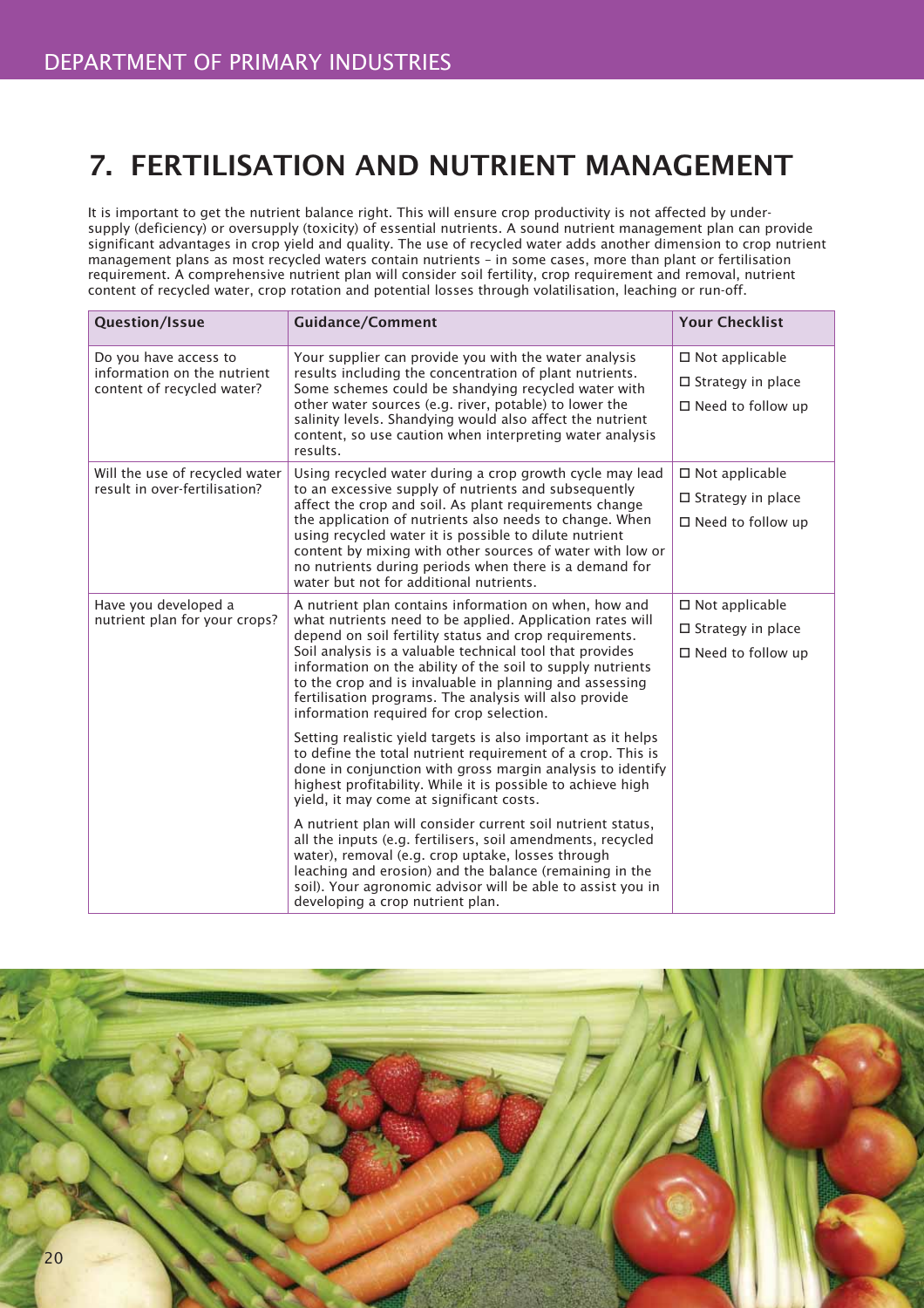# 8. FURTHER INFORMATION

## NATIONAL RECYCLED WATER GUIDELINES

ANZECC & ARMCANZ, NHMRC (2000) Guidelines for sewerage systems: Use of reclaimed water. NWQMS.

www.deh.gov.au/water/quality/nwqms/index.html

NRMMC, EPHC (2005) National Guidelines for Water Recycling. Managing Health and Environmental Risks. Draft for public consultation.

www.ephc.gov.au/ephc/water\_recycling.html

#### Guidelines for developing recycled water schemes in horticulture 2005

 www.daff.gov.au/corporate\_docs/publications/pdf/nrm/water/water\_use\_recycling\_hort\_ guidelines\_june\_05.pdf

### STATE RECYCLED/RECLAIMED WATER USE GUIDELINES

- NSW www.environment.nsw.gov.au/water/effluent.htm
- Qld www.epa.qld.gov.au/environmental\_management/water/queensland\_water\_recycling\_ guidelines
- SA www.environment.sa.gov.au/epa/pdfs/recycled.pdf
- Tas www.dpiwe.tas.gov.au/inter.nsf/WebPages/CDAT-5JV3TW?open
- Vic http://epanote2.epa.vic.gov.au/EPA/Publications.nsf/PubDocsLU/464.2?OpenDocument
- ACT No guidelines available
- WA No guidelines available
- NT No guidelines available

### WEBSITES FOR MORE INFORMATION ON RECYCLED WATER

| Coordinator Recycled Water Development in Horticulture | www.recycledwater.com.au                |
|--------------------------------------------------------|-----------------------------------------|
| <b>CRC for Water Quality and Treatment</b>             | www.waterquality.crc.org.au             |
| Department of Environment and Heritage                 | www.deh.gov.au                          |
| <b>Australian Heritage Commission</b>                  | www.ahc.gov.au                          |
| <b>Murray Darling Basin Commission</b>                 | www.mdbc.gov.au                         |
| Department of Agriculture, Fisheries and Forestry      | www.daff.gov.au                         |
| <b>Environmental Protection and Heritage Council</b>   | www.ephc.gov.au                         |
| <b>ATSE Water Recycling Report</b>                     | www.atse.org.au/index.php?sectionid=597 |
| National Program for Sustainable Irrigation            | www.npsi.gov.au                         |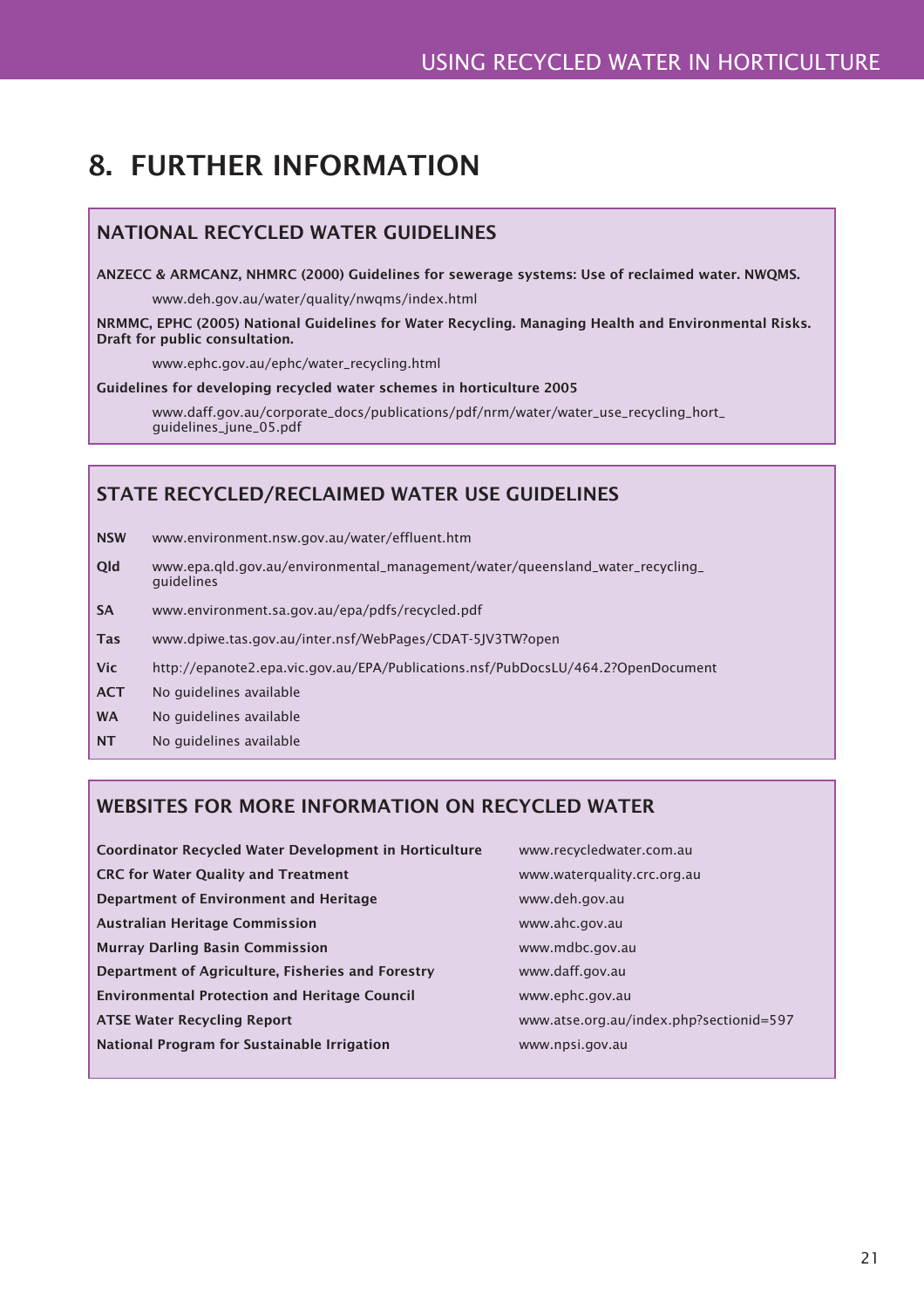*Further information continued*

| <b>QUALITY ASSURANCE SCHEMES AND GUIDELINES</b>                                                                                                                                                  |
|--------------------------------------------------------------------------------------------------------------------------------------------------------------------------------------------------|
| Freshcare Code of Practice - www.freshcare.com.au/directory/shop.asp?site=303                                                                                                                    |
| Australian Certified Organic, Organic Standard - www.australianorganic.com.au                                                                                                                    |
| <b>NASAA Organic Standard</b><br>www.nasaa.com.au/data/pdfs/AAA%20NASAA%20Organic%20Standard%20Dec%202004.pdf                                                                                    |
| National Standard for Organic and Bio-dynamic Produce<br>www.affa.gov.au/corporate_docs/publications/pdf/quarantine/national_standards.pdf                                                       |
| AS/NZS ISO 9001:2000 Quality Management Systems - Requirements<br>www.saiglobal.com/shop/Script/Details.asp?DocN=AS093043904986                                                                  |
| AS/NZS ISO 14001:1996 Environmental Management Systems - General Guidelines on principles, systems<br>and supporting techniques<br>www.saiglobal.com/shop/Script/Details.asp?DocN=AS0733764061AT |
| British Retail Consortium Global Standard Food - www.brc.org.uk/standards/about_food.htm                                                                                                         |
| EurepGAP - www.eurepgap.org/Languages/English/index_html                                                                                                                                         |
| SQF 2000 Code - www.sqfi.com/documentation/SQF2000_Code.pdf                                                                                                                                      |
| SQF 1000 Code - www.sqfi.com/documentation/SQF1000_Code.pdf                                                                                                                                      |
| Guidelines for On-Farm Food Safety for Fresh Produce 2004<br>www.horticulture.com.au/docs/publications/Guidelines_for_On_Farm_Food_Safety_for_Fresh_Produce_<br>Second_Edition.pdf               |
| Guidelines for the Management of Microbial Food Safety in Fruit Packing Houses<br>www.agric.wa.gov.au/pls/portal30/docs/FOLDER/IKMP/HORT/FN/PW/BULL4567.PDF                                      |
| EnviroVeg Program - www.enviroveg.org                                                                                                                                                            |
| NIASA Best Practice Guidelines - www.ngia.com.au/publication_resources/overview.asp                                                                                                              |
| Guidelines for Environmental Assurance in Australian Horticulture 2006, Horticulture Australia Limited<br>www.horticulturefortomorrow.com.au                                                     |
| ISO 22000:2005 Food Safety Management System<br>www.iso.org/iso/en/CatalogueDetailPage.CatalogueDetail?CSNUMBER=35466&ICS1=67&ICS2=20&ICS3=<br>&scopelist=                                       |
|                                                                                                                                                                                                  |